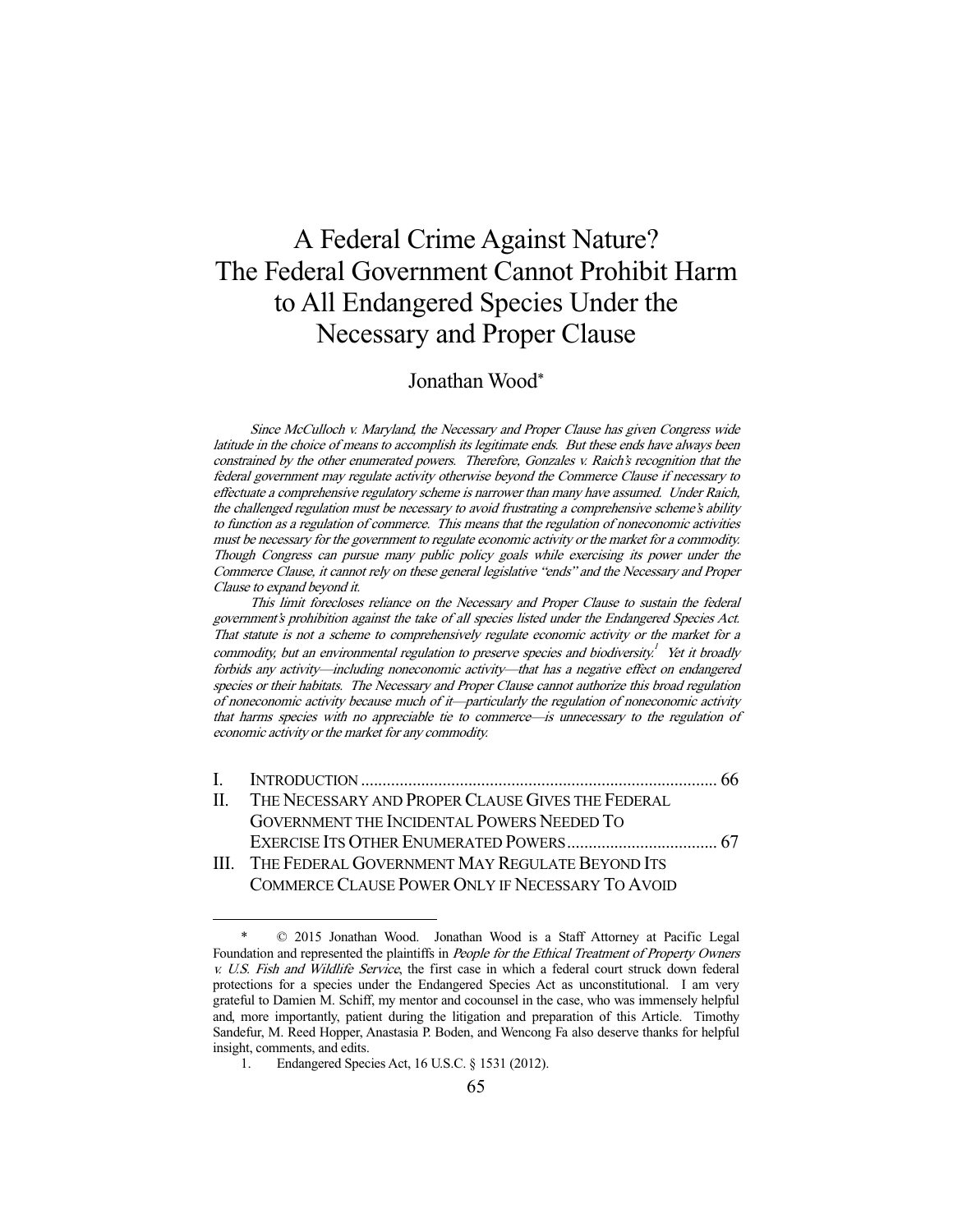| FRUSTRATING A COMPREHENSIVE REGULATORY SCHEME'S   |                                                    |
|---------------------------------------------------|----------------------------------------------------|
|                                                   |                                                    |
| IV. THE ENDANGERED SPECIES ACT PROHIBITS HARM TO  |                                                    |
|                                                   |                                                    |
| V. MUCH OF THE ACTIVITY REGULATED BY THE TAKE     |                                                    |
| PROHIBITION IS NOT NECESSARY TO AVOID FRUSTRATING |                                                    |
| THE FEDERAL GOVERNMENT'S ABILITY TO REGULATE      |                                                    |
|                                                   | -80                                                |
|                                                   |                                                    |
|                                                   | ABILITY TO FUNCTION AS A REGULATION OF COMMERCE 72 |

#### I. INTRODUCTION

 The sine qua non of the United States Constitution is that the federal government has only limited and enumerated powers.<sup>2</sup> The United States Supreme Court has repeatedly emphasized that none of those enumerated powers can be interpreted as a fount of limitless authority.<sup>3</sup> Yet, this appears to conflict with *Gonzales v. Raich's* holding that the Necessary and Proper Clause gives the federal government authority to regulate any activity which, if unregulated, would frustrate a comprehensive regulatory scheme.<sup>4</sup> This precedent has been interpreted to give the federal government carte blanche to regulate anything, so long as it does so as part of a broad, complex scheme. Because such a scheme could be imagined for any type of human activity, Raich could provide a basis for unlimited federal power.

This Article reconciles this apparent conflict by explaining Raich's limit—the challenged regulation of activity must be necessary to avoid frustrating a comprehensive regulatory scheme's ability to function as a regulation of commerce.<sup>5</sup> If the regulation is necessary to some purpose other than regulating commerce, Raich cannot apply. Otherwise, it would give Congress unconstrained power. Although Congress can pursue many public purposes when exercising its Commerce Clause power, e.g., reducing crime or protecting the environment, these purposes cannot extend the federal government's power beyond that clause's reach.<sup>6</sup> Consequently, a regulation can only be sustained as necessary and proper to the regulation of commerce if, otherwise, Congress would

 <sup>2.</sup> See Gibbons v. Ogden, 22 U.S. (9 Wheat.) 1, 194-95 (1824); McCulloch v. Maryland, 17 U.S. (4 Wheat.) 316, 405 (1819).

 <sup>3.</sup> See, e.g., United States v. Lopez, 514 U.S. 549, 566 (1995).

 <sup>4. 545</sup> U.S. 1, 32-33 (2005).

<sup>5.</sup> See U.S. CONST. art. I, § 8, cl. 3; Raich, 545 U.S. at 22.

 <sup>6.</sup> See Lopez, 514 U.S. at 565-66.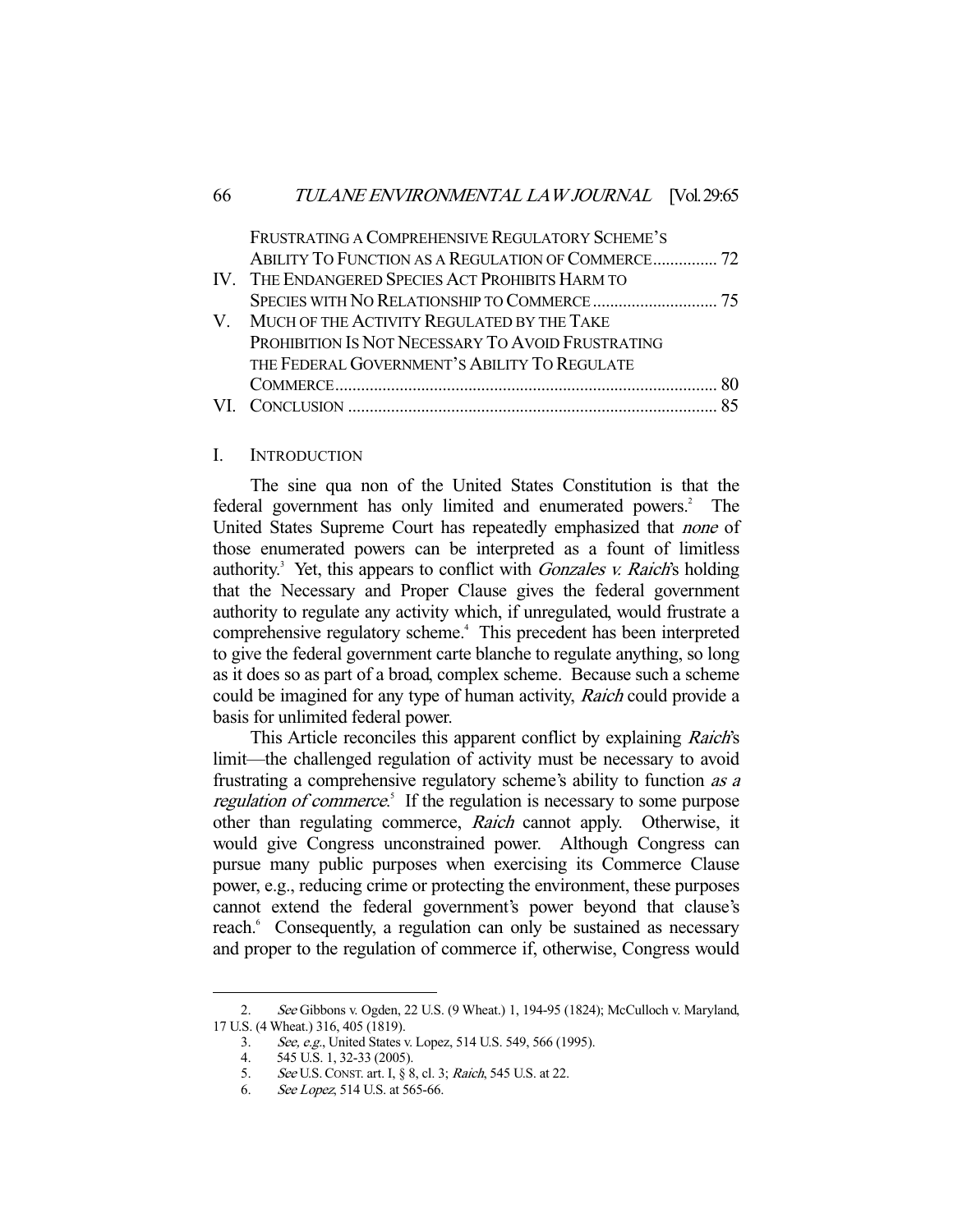be frustrated in its ability to regulate economic activity or the market for a commodity.<sup>7</sup>

 The failure to recognize this limit explains why the constitutionality of the Endangered Species Act's broad "take" prohibition has bedeviled courts. This broad prohibition cannot withstand scrutiny under Raich. The Endangered Species Act, its legislative history, and precedent make clear that it is an environmental scheme aimed at protecting species and biodiversity. True, because of the prohibition's breadth, some economic activity is ensnared by it. But much of the sweep of the prohibition encompasses activity that, if it were beyond the federal government's power, would in no way frustrate its ability to regulate economic activity or the market for any commodity.

 This Article begins by discussing the limits of the Necessary and Proper Clause generally. Then, it explains the application to the Commerce Clause by sketching out *Raich's* comprehensive regulatory scheme test and its limits. Next, the Endangered Species Act and its "take" prohibition are briefly introduced. Finally, this Article will explain why *Raich's* comprehensive regulatory scheme analysis provides no constitutional basis for federal regulation of "take" of species with no appreciable connection to interstate commerce.

### II. THE NECESSARY AND PROPER CLAUSE GIVES THE FEDERAL GOVERNMENT THE INCIDENTAL POWERS NEEDED TO EXERCISE ITS OTHER ENUMERATED POWERS

 The Constitution grants the federal government only limited and enumerated powers.<sup>8</sup> To aid in the exercise of these powers, the Necessary and Proper Clause gives Congress authority "[t]o make all Laws which shall be necessary and proper for carrying [them] into Execution."<sup>9</sup> Though broad, this is not a power without limit. The enumerated powers cannot, either individually or collectively, be interpreted to confer a "police power."<sup>10</sup> The Founders intentionally

<sup>7.</sup> See Raich, 545 U.S. at 22 (citing U.S. CONST. art. I, § 8, cls. 3, 18).

<sup>8.</sup> See U.S. CONST. amend. X; see also Printz v. United States, 521 U.S. 898, 919 (1997) (quoting U.S. CONST. amend. X); New York v. United States, 505 U.S. 144, 155 (1992) (quoting U.S. CONST. amend. X; Gregory v. Ashcroft, 501 U.S. 452, 457 (1991)); Gibbons v. Ogden, 22 U.S. (9 Wheat.) 1, 194-95 (1824); Marbury v. Madison, 5 U.S. (1 Cranch) 137, 176 (1803); AKHIL REED AMAR, AMERICA'S CONSTITUTION: A BIOGRAPHY 110-13 (2005) (citing McCulloch v. Maryland, 17 U.S. (4 Wheat.) 316, 421 (1819)). But see Richard Primus, The Limits of Enumeration, 124 YALE L.J. 576, 578 (2014).

<sup>9.</sup> U.S. CONST. art. I, § 8, cl. 18; see Randy E. Barnett, Necessary and Proper, 44 UCLA L.REV. 745, 747-48 (1997) (quoting U.S.CONST. art. I, § 8, cl. 18).

 <sup>10.</sup> United States v. Morrison, 529 U.S. 598, 618-19 (2000) ("'[W]e always have rejected readings of . . . the scope of federal power that would permit Congress to exercise a police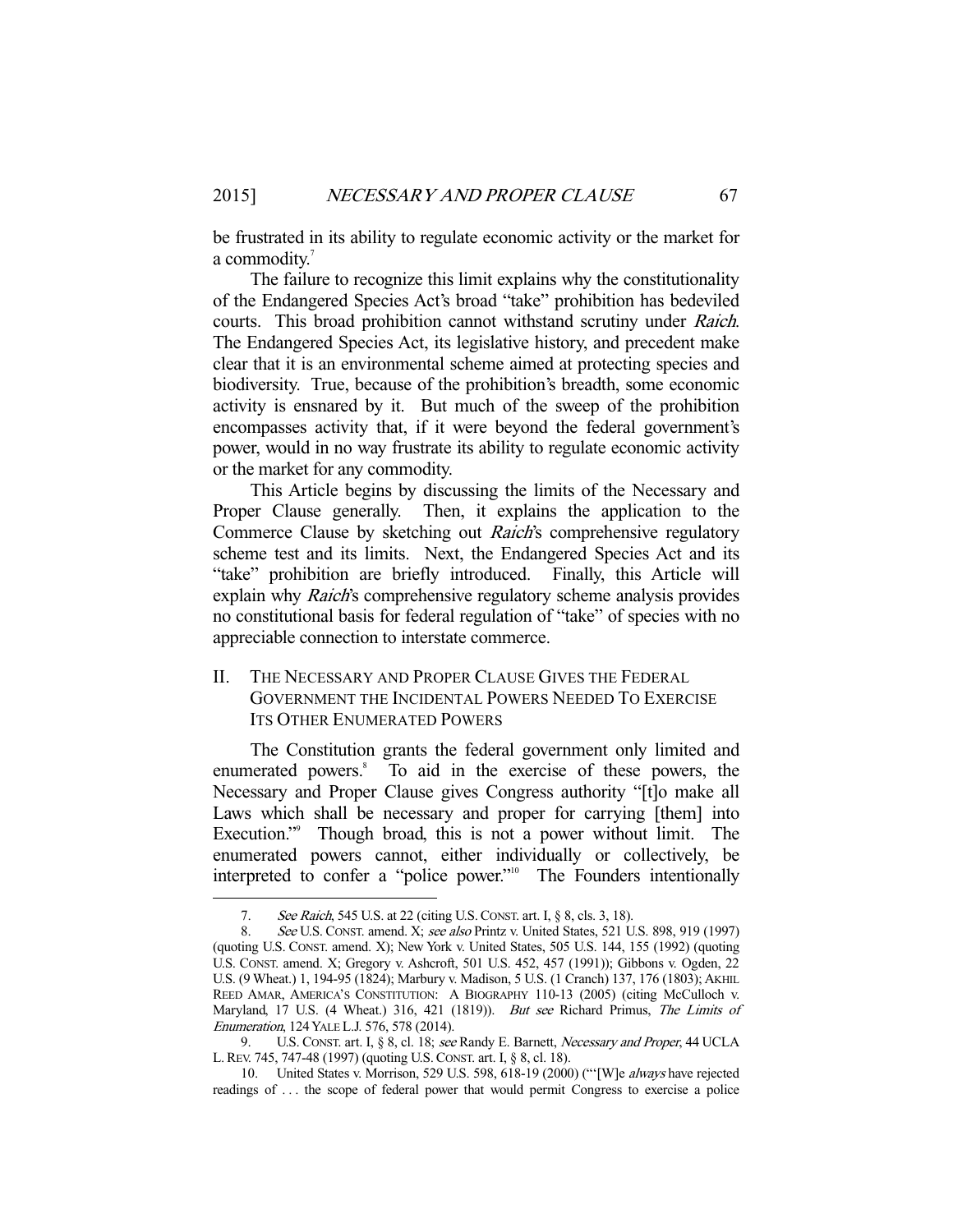$denied<sup>11</sup>$  this power to the federal government to protect individual liberty.<sup>12</sup>

 During ratification, the Necessary and Proper Clause was an important point of contention between the Constitution's supporters and opponents.13 Supporters argued that it merely made explicit what was necessarily implicit—that the federal government had all of the means required to exercise the other enumerated powers.<sup>14</sup> Their opponents feared that the clause would be a fount of unlimited power.<sup>15</sup> But both agreed that the intent was to create a federal government powerful enough to effectively exercise its given powers,<sup>16</sup> but not so powerful that it could touch any aspect of American life that caught its interest.<sup>17</sup>

 Sensitive to these competing concerns, the Supreme Court has consistently recognized that the Necessary and Proper Clause gives the federal government broad, but not limitless, authority.<sup>18</sup> The first major test of the clause's scope was McCulloch v. Maryland, in which the Supreme Court was asked to construe "necessary" to mean "absolutely

12. See New York, 505 U.S. at 181 ("State sovereignty is not just an end in itself: 'Rather, federalism secures to citizens the liberties that derive from the diffusion of sovereign power.'" (quoting Coleman v. Thompson, 501 U.S. 722, 759 (1991) (Blackmun, J., dissenting)); see also Bond v. United States, 131 S. Ct. 2355, 2364 (2011).

13. See AMAR, supra note 8, at 319-20 (quoting U.S. CONST. amend. I).

14. See, e.g., THE FEDERALIST NO. 33 (Alexander Hamilton).

15. See, e.g., ESSAYS OF BRUTUS (Jan. 31, 1788), reprinted in 2 THE COMPLETE ANTI-FEDERALIST 417, 421 (Herbert J. Storing ed., 1981).

16. See McCulloch v. Maryland, 17 U.S. (4 Wheat.) 316, 416 (1819).

 17. See Nat'l Fed'n of Indep. Bus. v. Sebelius, 132 S. Ct. 2566, 2578 (2012) (quoting THE FEDERALIST NO. 45 (James Madison); Marbury v. Madison, 5 U.S. (1 Cranch) 137, 176 (1803); see also JOSEPH STORY, COMMENTARIES ON THE CONSTITUTION OF THE UNITED STATES 301 (Boston, Hilliard, Gray & Co. & Cambridge, Brown, Shattuck & Co. 1833); Chief Justice John Marshall, A Friend of the Constitution No. V, ALEXANDRIA GAZETTE, July 5, 1819, reprinted in JOHN MARSHALL'S DEFENSE OF MCCULLOCH V. MARYLAND 190-91 (G. Gunther ed., 1969).

18. See United States v. Comstock, 130 S. Ct. 1949, 1956 (2010) (quoting McCulloch, 17 U.S. (4 Wheat.) at 413, 417-18); id. at 1972 (Thomas, J., concurring) (quoting Kinsella v. United States ex rel. Singleton, 361 U.S. 234, 247 (1960)); New York v. United States, 505 U.S. 144, 157 (1992); McCulloch, 17 U.S. (4 Wheat.) at 405; id. at 419. But see John F. Manning, Foreword: The Means of Constitutional Power, 128 HARV. L. REV. 1, 5-6 (2014); Primus, supra note 8, at 578.

power" (quoting Lopez, 514 U.S. at 584-85 (Thomas, J., concurring)). The police power encompasses "numerous and indefinite" powers to do anything not forbidden by the Constitution. See THE FEDERALIST NO. 45 (James Madison).

 <sup>11.</sup> See Nat'l Fed'n of Indep. Bus. v. Sebelius, 132 S. Ct. 2566, 2577-78 (2012) (quoting THE FEDERALIST NO. 45, at 293) (James Madison); United States v. Comstock, 130 S. Ct. 1949, 1964 (2010) (quoting Morrison, 529 U.S. at 618); see also Gibbons, 22 U.S. at 178. The states retain the police power and may adopt any law to protect the public health, safety, and welfare, unless prohibited by the Constitution, e.g., the Fourteenth Amendment's Due Process Clause. See Pa. Coal Co. v. Mahon, 260 U.S. 393, 417 (1922); Timothy Sandefur, In Defense of Substantive Due Process, or the Promise of Lawful Rule, 35 HARV. J.L. & PUB. POL'Y 283, 285 (2012).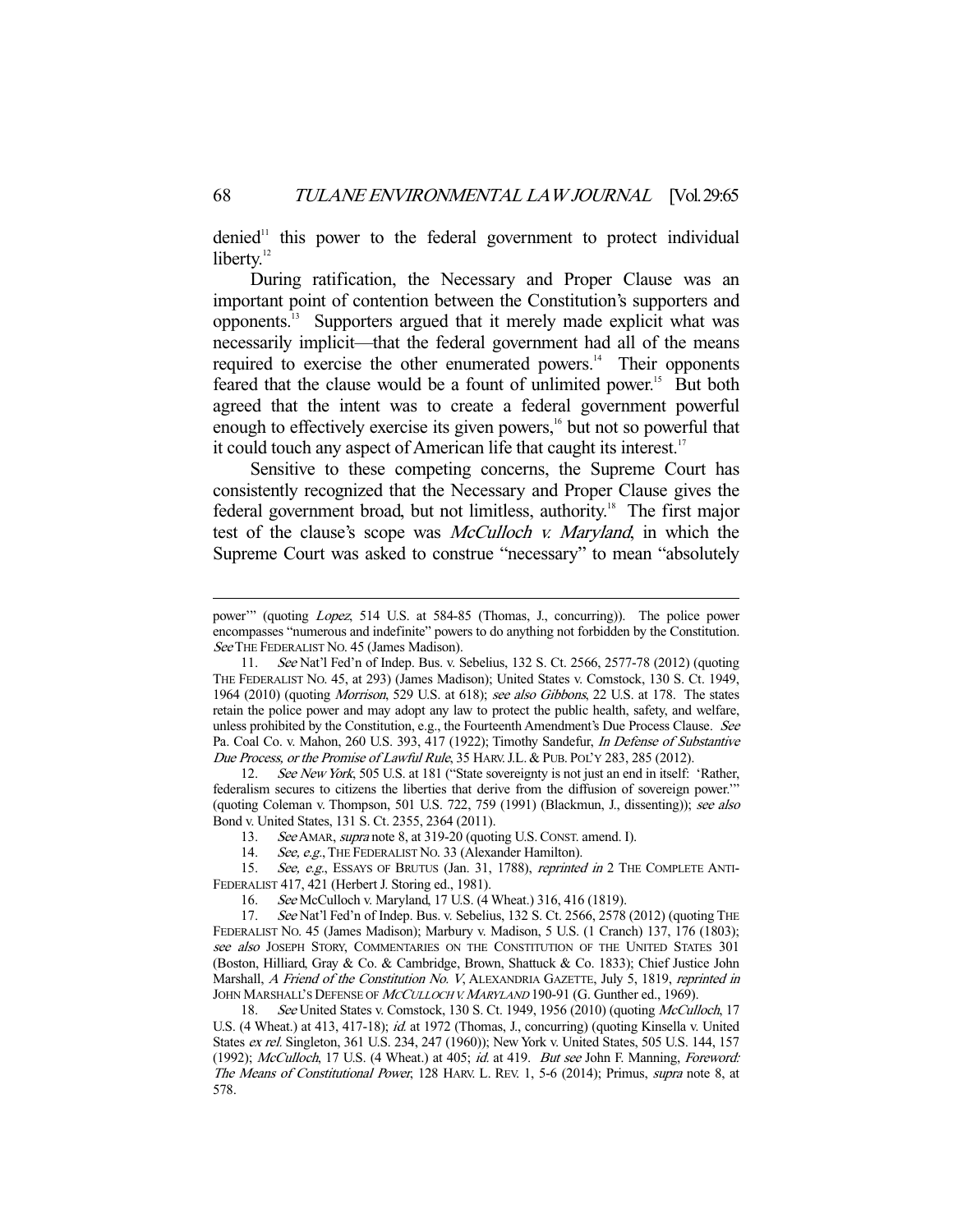necessary."19 In what came to be the definitive interpretation of this clause, Chief Justice Marshall rejected the invitation, explaining, "Let the end be legitimate, let it be within the scope of the constitution, and all means which are appropriate, which are plainly adapted to that end, which are not prohibited, but consist with the letter and spirit of the constitution, are constitutional."20 As a result, the choice of the means to accomplish the federal government's goals is left

primarily . . . to the judgment of Congress. If it can be seen that the means adopted are really calculated to attain the end, the degree of their necessity, the extent to which they conduce to the end, the closeness of the relationship between the means adopted and the end to be attained, are matters for congressional determination alone.<sup>21</sup>

 However, when Chief Justice Marshall explained that the "end" must be "legitimate," he was not merely saying that the statute must accomplish some beneficial public goal.<sup>22</sup> Although judicial review under the Necessary and Proper Clause and the Fifth Amendment's Due Process Clause are both deferential, they are not the same.<sup>23</sup> Under the Due Process Clause, a law need only be a rational means of advancing a legitimate legislative goal.<sup>24</sup> The Necessary and Proper Clause, on the other hand, is more restrictive. The only "end" which is "legitimate" for

<sup>19.</sup> See 17 U.S. (4 Wheat.) at 413-15.

<sup>20.</sup> Id. at 421; see Alison L. LaCroix, The Shadow Powers of Article I, 123 YALE L.J. 2044, 2061 (2014); Gary Lawson & Patricia B. Granger, The "Proper" Scope of Federal Power: A Jurisdictional Interpretation of the Sweeping Clause, 43 DUKE L.J. 267, 271-72 (1993) (citing McCulloch, 17 U.S. (4 Wheat.) at 331-33, 367-68, 413-15, 418-20, 423; U.S. CONST. art. II, § 3; *id.* art. I, § 10, cl. 2).

 <sup>21.</sup> Burroughs v. United States, 290 U.S. 534, 547-48 (1934) (citing Stephenson v. Binford, 287 U.S. 251, 272 (1932)).

 <sup>22.</sup> See Gibbons v. Ogden, 22 U.S. (9 Wheat.) 1, 161 (1824) ("Congress can do no more than they are expressly authorized to do; though the means of doing it are left to their discretion, under no other limit than that they shall be necessary and proper to the end."); J. Randy Beck, The New Jurisprudence of the Necessary and Proper Clause, 2002 U. ILL. L. REV. 581, 605-06 (citing McCulloch, 17 U.S. (4 Wheat.) at 411-15, 418-19, 421; Opinion of Alexander Hamilton on the Constitutionality of a National Bank (Feb. 23, 1791), reprinted in LEGISLATIVE AND DOCUMENTARY HISTORY OF THE BANK OF THE UNITED STATES 97 (M. St. Clair Clarke & D.A. Hall eds., Augustus M. Kelley 1967) (1832)).

<sup>23.</sup> U.S. CONST. amend. V; see Comstock, 130 S. Ct. at 1971 (Thomas, J., concurring in part and dissenting in part) (quoting THE FEDERALIST NO. 45 (James Madison)); Reid v. Covert, 354 U.S. 1, 66 (1957) (Harlan, J., concurring) ("[T]he constitutionality of the statute . . . must be tested, not by abstract notions of what is reasonable 'in the large,' so to speak, but by whether the statute, as applied in these instances, is a reasonably necessary and proper means of implementing a power granted to Congress by the Constitution.").

 <sup>24.</sup> See Schweiker v. Wilson, 450 U.S. 221, 234 (1981); Williamson v. Lee Optical, Inc., 348 U.S. 483, 487-88 (1955).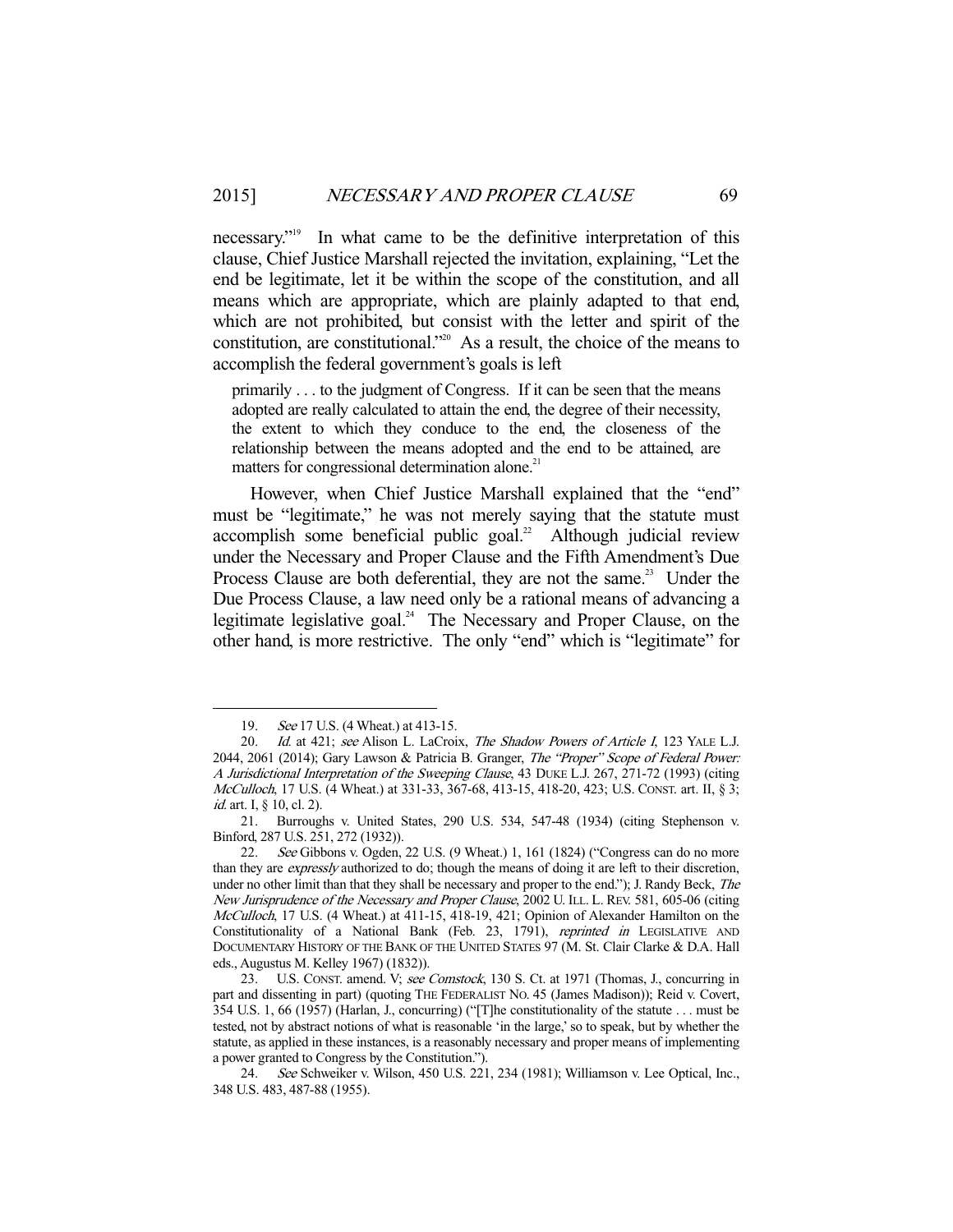purposes of that clause is "the implementation of a constitutionally enumerated power."225

 Without this limitation, problems can arise because many of the enumerated powers can be understood as both ends and means.<sup>26</sup> The courts have generally not scrutinized Congress's intent when exercising these powers, but have allowed it to pursue any goal it wishes.<sup>27</sup> Can Congress rely on the Necessary and Proper Clause to accomplish those public policy goals directly, irrespective of any relationship to the other enumerated powers? If it could pursue any "ends" under the Necessary and Proper Clause, McCulloch's formulation would collapse into the standard for reviewing exercises of the police power under the Due Process Clause.<sup>28</sup> To demonstrate why, consider the Necessary and Proper Clause's application to the Military Regulations Clause, $29$  the Postal Clause,<sup>30</sup> and the Enclave<sup>31</sup> and Property Clauses.<sup>32</sup>

 The power to make rules for the regulation of the land and naval forces includes a broad power over servicemen and women, beyond merely ensuring military readiness.<sup>33</sup> Many of these regulations aim to accomplish important ends only tangentially related to the military, such

See Comstock, 130 S. Ct. at 1956 (citing Sabri v. United States, 541 U.S. 600, 605 (2004)); Ilya Somin, Taking Stock of Comstock: The Necessary and Proper Clause and the Limits of Federal Power, 2010 CATO SUP. CT. REV. 239, 248-52 (citing U.S. CONST. art. I, § 8, cl. 18; McCulloch, 17 U.S. (4 Wheat.) 316); see also Sabri, 541 U.S. at 605; United States v. Morrison, 529 U.S. 598, 607 (2000); AMAR, *supra* note 8, at 319 (quoting U.S. CONST. amend. I); Steven G. Calabresi & Saikrishna B. Prakash, The President's Power To Execute the Laws, 104 YALE L.J. 541, 590-91 (1994).

 <sup>26.</sup> One noteworthy example is the power to regulate commerce among the states. U.S. CONST. art. I, § 8, cl. 3. The "end" of this power is to make the rules of commerce uniform across the states. See Randy E. Barnett, The Original Meaning of the Commerce Clause, 68 U. CHI. L. REV. 101, 132-46 (2001) (citing U.S. CONST. art. I, § 8, cl. 3); THE FEDERALIST NO. 11 (Alexander Hamilton). But regulating commerce is also a means to an infinite number of ends, including regulating morality and public safety. See, e.g., Heart of Atlanta Motel, Inc. v. United States, 379 U.S. 241, 257 (1964); Lottery Case, 188 U.S. 321, 355-56 (1903); see also Richard A. Epstein, The Proper Scope of the Commerce Power, 73 VA. L. REV. 1387, 1397-98 (1987) (quoting U.S. CONST. art. I, § 8, cl. 18); Gary Lawson, The Rise and Rise of the Administrative State, 107 HARV. L.REV. 1231, 1234 (1994) (citing U.S.CONST. art. I, § 8, cl. 18).

<sup>27.</sup> See Heart of Atlanta Motel, 379 U.S. at 257; Lottery Case, 188 U.S. at 355-56; see also Hodel v. Indiana, 452 U.S. 314, 329 n.17 (1981). But see Jinks v. Richland County, 538 U.S. 456, 464-65 (2003) (quoting McCulloch, 17 U.S. (4 Wheat.) at 423; Sun Oil Co. v. Wortman, 486 U.S. 717, 726 (1988)) (providing the pretext test).

 <sup>28.</sup> See 17 U.S. (4 Wheat.) at 421.

 <sup>29.</sup> U.S.CONST. art. I, § 8, cl. 14.

<sup>30.</sup> *Id.* art. I, § 8, cl. 7.

<sup>31.</sup> *Id.* art. I, § 8, cl. 17.

<sup>32.</sup> *Id.* art. IV, § 3, cl. 2.

 <sup>33.</sup> United States v. Kebodeaux, 133 S. Ct. 2496, 2503-05 (2013) (upholding the federal government's power to punish a former service member for failing to update his sex offender registration under the Necessary and Proper Clause).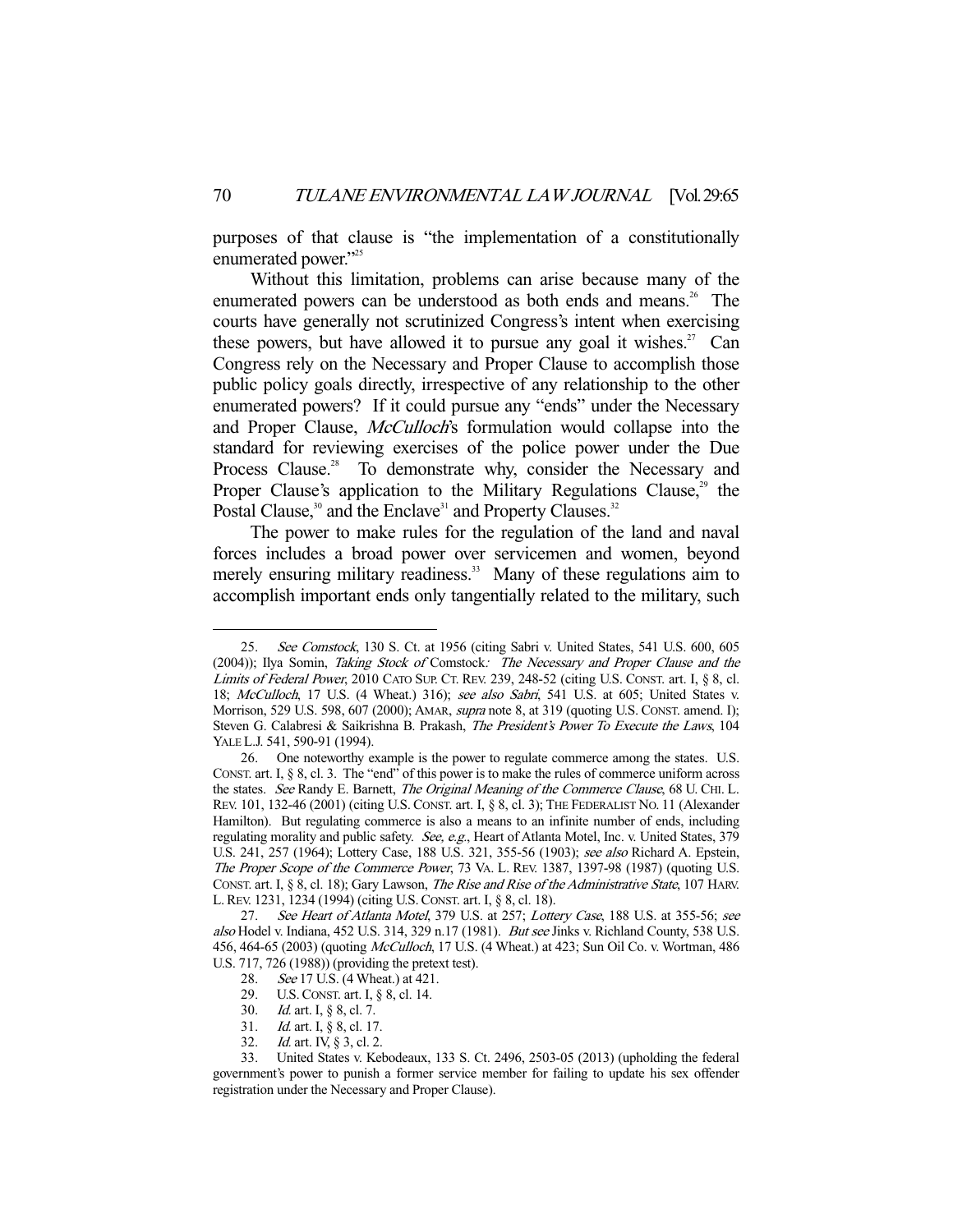as "protect[ing] the public from those federal sex offenders and alleviate public safety concerns."34 Although the federal government can pursue this end through the means of regulating the military, the Necessary and Proper Clause cannot extend the federal government's power to accomplish this end generally.<sup>35</sup> If it could—by allowing the federal government to punish such crimes irrespective of any connection to the military—the Necessary and Proper Clause would be exactly what the Founders and the Supreme Court have repeatedly said it cannot be: the police power.<sup>36</sup>

 Similarly, courts have interpreted the Postal Clause to permit the federal government to punish activities related to the mail, $37$  even for reasons unrelated to efficient mail delivery, such as regulating morality.<sup>38</sup> But, the government cannot rely on regulation of the mail to protect public morals as a bootstrap to comprehensively regulate morality without any connection to federal mail delivery.<sup>39</sup> This too is something that can only be done—if at all—under the states' police powers.

 Perhaps the most obvious example where the "ends" pursued under the Necessary and Proper Clause must be limited to the implementation of an enumerated power is in relation to the federal government's authority to regulate the District of Columbia and federal property.<sup>40</sup> In these geographic areas, Congress may truly exercise the police power to

-

 36. See Kebodeaux, 133 S. Ct. at 2507 (Roberts, J., concurring); id. at 2516 (Thomas, J., concurring in part and dissenting in part); see also United States v. Morrison, 529 U.S. 598, 617 (2000) (finding no federal police power).

 37. See, e.g., 18 U.S.C. § 1708 (2012) (prohibiting theft of mail); see also Legal Tender Cases, 79 U.S. (12 Wall.) 457, 531-32 (1870) abrogated on other grounds by Tahoe-Sierra Pres. Council, Inc. v. Tahoe Regional Planning Agency, 535 U.S. 302, 325 n.21 (2002); McCulloch v. Maryland, 17 U.S. (4 Wheat.) 316, 417 (1819) (quoting U.S.CONST. art. I, § 8, cl. 7).

 38. See, e.g., Ex parte Jackson, 96 U.S. 727, 736 (1877) (finding that the federal government may forbid materials from being mailed that are "injurious to the public morals").

 39. See Bond v. United States, 134 S. Ct. 2077, 2086 (2014) ("A criminal act committed wholly within a State 'cannot be made an offence against the United States, unless it have some relation to the execution of a power of Congress, or to some matter within the jurisdiction of the United States.'" (quoting United States v. Fox, 95 U.S. 670, 672 (1878))); Cohens v. Virginia, 19 U.S. (6 Wheat.) 264, 428 (1821) ("Congress cannot punish felonies generally.").

40. U.S.CONST. art. I, § 8, cl. 17; id. art. IV, § 3, cl. 2.

 <sup>34.</sup> See id. at 2503.

 <sup>35.</sup> In Kinsella v. United States ex rel. Singleton, 361 U.S. 234 (1960), and Reid v. Covert, 354 U.S. 1 (1957), the federal government attempted to subject civilian dependents of servicemen to military prosecution. In both cases, the Court recognized that prosecution of *civilians* was not necessary and proper to the regulation of the military even though Congress could punish the same crimes if committed by servicemen. Kinsella, 361 U.S. at 248-49; Reid, 354 U.S. at 20-21; see Kebodeaux, 133 S. Ct. at 2513 (Thomas, J., dissenting) ("Protecting society from sex offenders and violent child predators is an important and laudable endeavor" but "[t]he power to protect society from sex offenders is part of the general police power that the Framers reserved to the States or to the people.").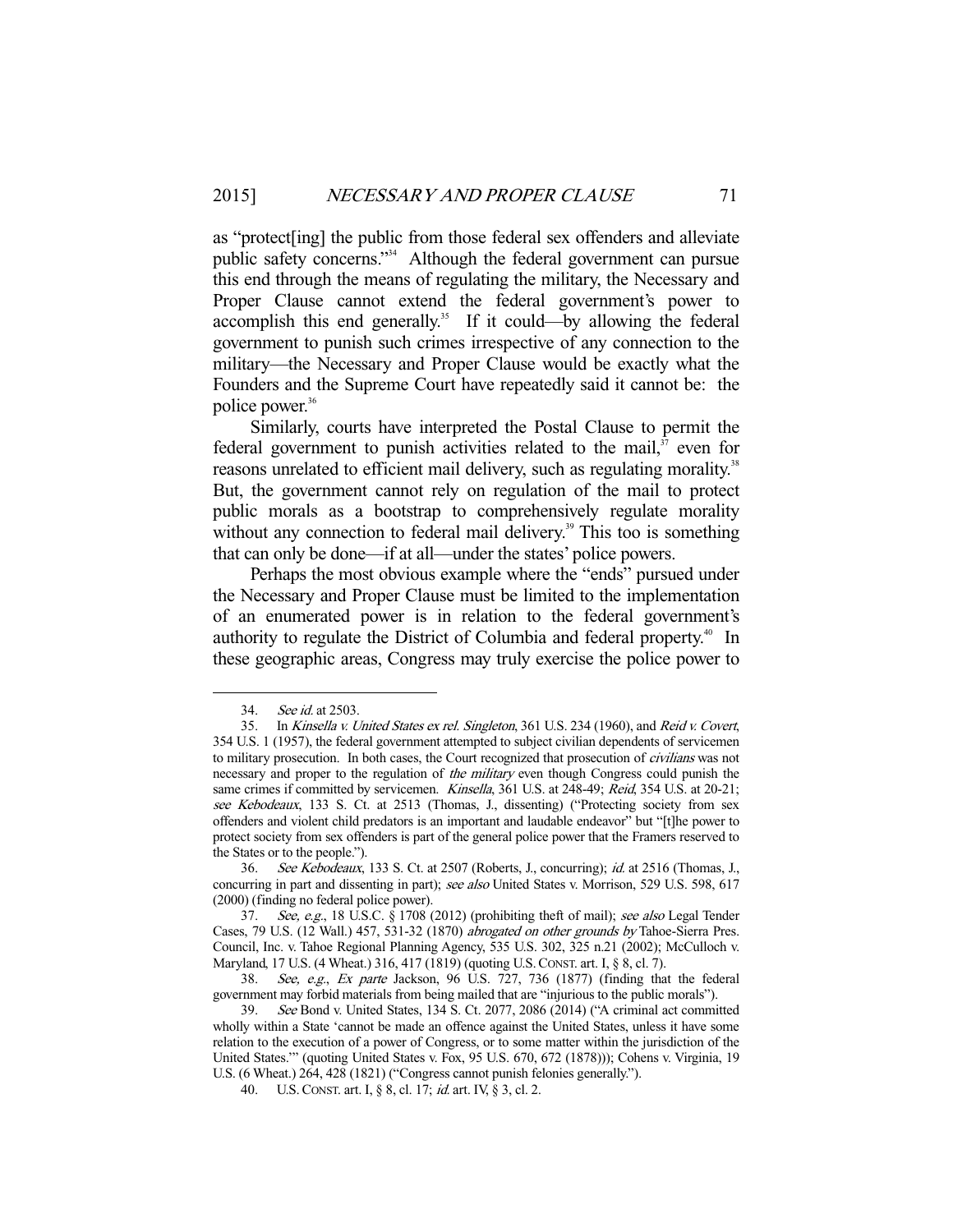the same extent as state governments.<sup>41</sup> But the Necessary and Proper Clause cannot allow Congress to extend its plenary power beyond the District of Columbia or federal property, regardless of whether it would further the same goal of justifying the enactment within those areas, i.e., reducing violence or protecting the environment.<sup>42</sup>

 The clauses discussed above enable the federal government to pursue any public policy goal while acting within the scope of those powers. But these goals cannot extend the government's power any further because the Necessary and Proper Clause gives the federal government no additional means to pursue those goals. The only "end" that the federal government can rely on under this clause is the exercise of an enumerated power.<sup>43</sup> Otherwise, the Necessary and Proper Clause would give the federal government a police power.<sup>44</sup>

III. THE FEDERAL GOVERNMENT MAY REGULATE BEYOND ITS COMMERCE CLAUSE POWER ONLY IF NECESSARY TO AVOID FRUSTRATING A COMPREHENSIVE REGULATORY SCHEME'S ABILITY TO FUNCTION AS A REGULATION OF COMMERCE

 As explained above, the Supreme Court has recognized that the federal government can pursue a wide variety of public policy goals under some of its enumerated powers, but cannot rely on these ends to extend its power under the Necessary and Proper Clause. The federal government's ability to extend its power beyond the Commerce Clause is similarly limited.

 Like these other clauses, the power to regulate commerce is both an "end" and a "means." Under the Commerce Clause, the federal government may regulate commerce in pursuit of non-commerce-related goals.45 Among other things, the Clause empowers the federal government to regulate economic activity that has a substantial effect on interstate commerce.<sup>46</sup> Under modern precedent, it can regulate this

 <sup>41.</sup> See Cal. Coastal Comm'n v. Granite Rock Co., 480 U.S. 572, 604 (1987) (citing U.S. CONST. art. IV, § 3, cl. 2).

 <sup>42.</sup> See Bond, 134 S. Ct. at 2086 (quoting Fox, 95 U.S. at 672).

 <sup>43.</sup> See McCulloch v. Maryland, 17 U.S. (4 Wheat.) 316, 421 (1819).

 <sup>44.</sup> See id.

 <sup>45.</sup> See Hodel v. Indiana, 452 U.S. 314, 329 (1981); Heart of Atlanta Motel, Inc. v. United States, 379 U.S. 241, 257 (1964); Lottery Case, 188 U.S. 321, 355-56 (1903).

 <sup>46.</sup> See Nat'l Fed'n of Indep. Bus. v. Sebelius, 132 S. Ct. 2566, 2587 (2012) (citing Wickard v. Filburn, 317 U.S. 111, 125 (1942)); United States v. Morrison, 529 U.S. 598, 615-17 (2000) (finding that the federal government cannot regulate noneconomic activity, like genderbased violence, because any impacts on interstate commerce are attenuated); United States v. Lopez, 514 U.S. 549, 567 (1995) (finding that the federal government cannot regulate noneconomic activity, like possession of a gun, that does not substantially and directly affect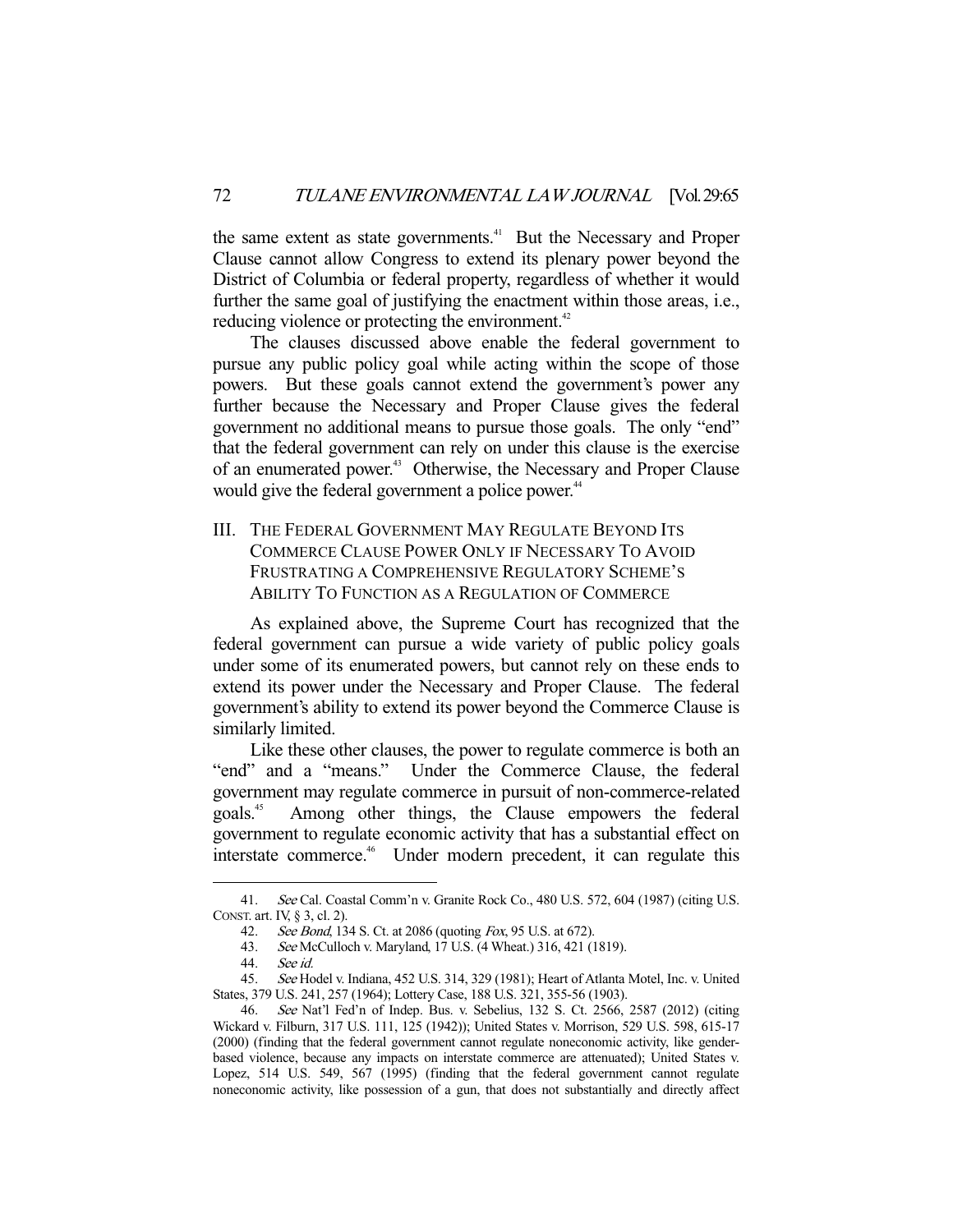economic activity to do more than merely ensure the free flow of goods across state lines.<sup>47</sup>

 For example, in Heart of Atlanta Motel, Inc. v. United States, the Supreme Court refused to declare a regulation of economic activity unconstitutional because Congress's purpose was to stamp out racial discrimination—a moral wrong.<sup>48</sup> It has also upheld federal regulation of economic activity related to lotteries and drug use despite the obvious moral, rather than commercial, justification for the enactment.<sup>49</sup> And it has allowed the federal government to regulate industries to protect the environment.<sup>50</sup> But none of these ends can extend Congress's power to pursue them through means other than regulating economic activity that has a substantial effect on interstate commerce.

 The Supreme Court explained the application of the Necessary and Proper Clause to the Commerce Clause in *Raich*<sup>51</sup> In that case, the Court upheld federal regulation of the production and possession<sup>52</sup> of homegrown marijuana intended for private medical use.<sup>53</sup> The Court sustained the prohibition because Congress could have rationally

47. See Barnett, *supra* note 26, at 146.

48. 379 U.S. at 257.

-

49. See Lottery Case, 188 U.S. at 355-56 (lotteries); cf. Raich, 545 U.S. 1, 30-32 (marijuana).

50. See Hodel, 452 U.S. at 329 (regulating mining).

 51. It was initially unclear whether Raich was a Commerce Clause or Necessary and Proper Clause case. Justice Stevens, writing for the majority, cited both but did not make clear which he was relying on. 545 U.S. at 22 (quoting U.S. CONST. art. I, § 8, cls. 3, 18). Justice Scalia, concurring, argued that it was a Necessary and Proper Clause case. Id. at 35 (Scalia, J., concurring). This controversy was later resolved by Chief Justice Roberts, in favor of the Necessary and Proper Clause. Nat'l Fed'n of Indep. Bus., 132 S. Ct. at 2592-93 (quoting 545 U.S. at 22) (citing 545 U.S. at 19, 22).

 Since the National Federation of Independent Business decision was issued, it has been debated whether the Chief Justice's entire analysis is dicta. Compare Timothy Sandefur, So It's a Tax, Now What?: Some of the Problems Remaining After NFIB v. Sebelius, 17 TEX. REV. L. & POL. 203, 212 (2013), with David Post, Dicta on the Commerce Clause, VOLOKH CONSPIRACY (July 1, 2012, 6:40 PM), http://www.volokh.com/2012/07/01/dicta-on-the-commerce-clause. Because the Court sustained the act only by adopting the Chief Justice's "saving construction" which was only necessary because, as written, the individual mandate was invalid under the Commerce and Necessary and Proper Clauses—the Chief Justice's analysis was necessary to the decision and not dicta. See Nat'l Fed'n of Indep. Bus., 132 S. Ct. at 2600-01; Randy E. Barnett, The Disdain Campaign, 126 HARV. L. REV. F. 1, 10 (2012).

 52. The Necessary and Proper Clause is implicated because the mere possession of something, even if that something is an object of commerce, is beyond the Commerce Clause power. See United States v. Lopez, 514 U.S. 549, 567 (1995) (finding that the federal government cannot regulate gun possession).

53. 545 U.S. at 5.

interstate commerce); Wickard, 317 U.S. at 127-28; see also Gonzales v. Raich, 545 U.S. 1, 25-26 (2005) (defining economic activity as "the production, distribution, and consumption of commodities" (quoting WEBSTER'S THIRD NEW INTERNATIONAL DICTIONARY OF THE ENGLISH LANGUAGE 720 (Philip Babcock Gove et al. eds., 1966)).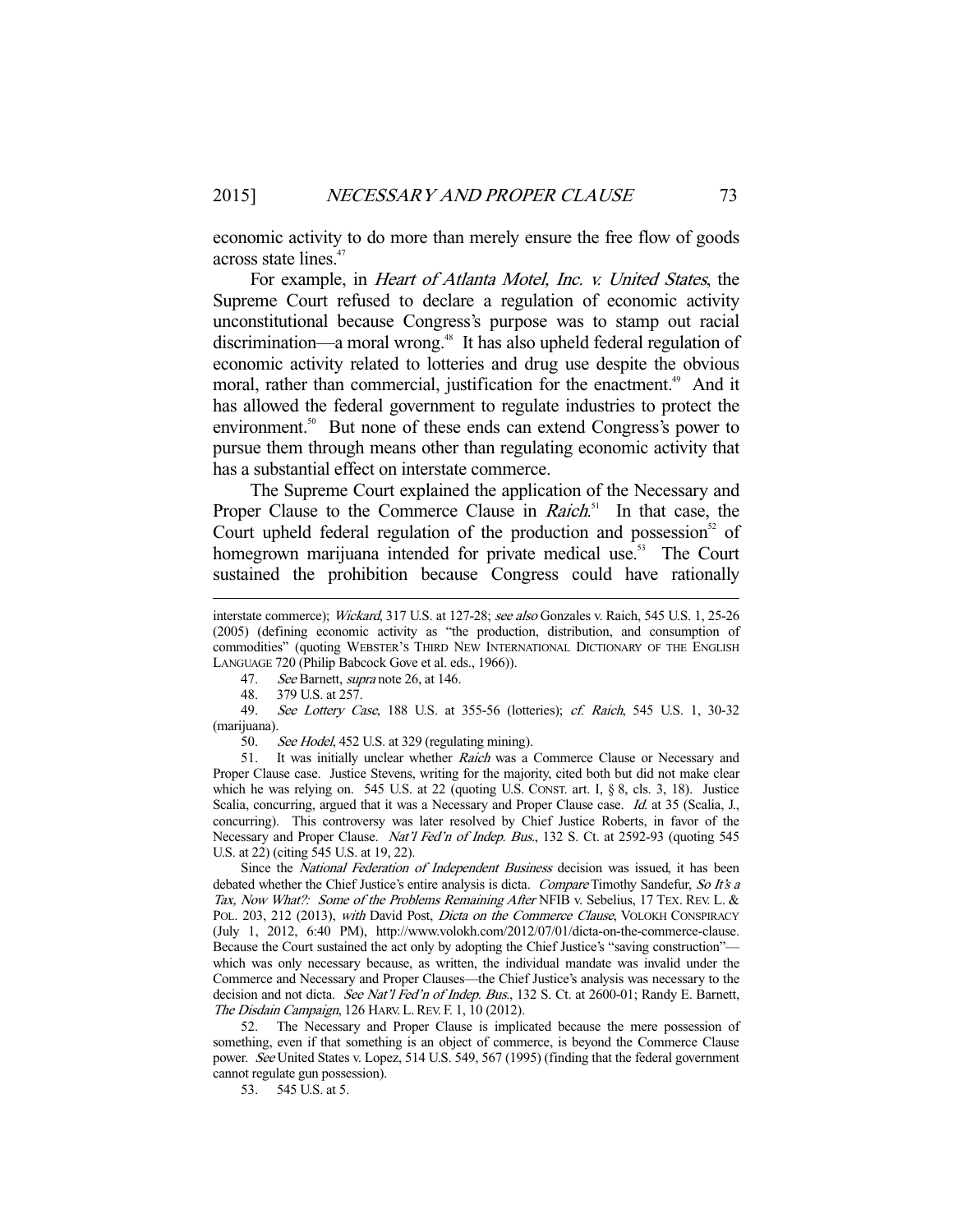believed that failing to regulate the production and possession of homegrown marijuana would frustrate its "comprehensive regulatory scheme" to regulate an interstate market for a fungible commodity.<sup>54</sup> This authority is "narrow in scope" and "incidental" to the exercise of the commerce power.<sup>55</sup>

 Whether a regulated activity is necessary to avoid frustrating a comprehensive economic regulatory scheme is analyzed under a deferential, rational basis standard.<sup>56</sup> But what end it is "necessary" to achieve is determined by the Court. $57$  To date, the Court has confronted relatively easy cases—the challenged regulations were part of comprehensive schemes to regulate an industry or the market for a commodity.58 But if a regime broadly regulates human activity to pursue some other end, the Court would have to strike it down lest it convert the Necessary and Proper Clause into a police power.

 In fact, the Supreme Court has implicitly done this in United States v. Lopez and United States v. Morrison. In each case, the constitutionality of a single criminal prohibition adopted as part of an omnibus crime bill was challenged.<sup>60</sup> It could hardly be denied that these

<sup>54.</sup> *Id.* at 22 (reasoning that the Controlled Substances Act is "comprehensive legislation to regulate the interstate *market in a fungible commodity*" (emphasis added)); *id.* at  $24-25$ (finding the drug classification to be an "essential part of a larger regulation of economic activity, in which the regulatory scheme could be undercut" (quoting Lopez, 514 U.S. at 561 (emphasis added))); id. at 25 (describing the statute as "quintessentially economic"); see Nat'l Fed'n of Indep. Bus., 132 S. Ct. at 2592; cf. Johanns v. Livestock Mktg. Ass'n, 544 U.S. 550, 571 (2005) (Souter, J., dissenting) (discussing whether speech may be regulated as part of a comprehensive regulatory scheme); United States v. United Foods, Inc., 533 U.S. 405, 411-12 (2001).

 <sup>55.</sup> If constrained to comprehensive schemes to regulate economic activity or a commodity, the power recognized in Raich is a limited one. See Nat'l Fed'n of Indep. Bus., 132 S. Ct. at 2592-93 (citing Raich, 545 U.S. at 19, 22-23; McCulloch v. Maryland, 17 U.S. (4 Wheat.) 316, 411 (1819)). Otherwise, it would not be limited.

 <sup>56.</sup> This aspect of Raich has received substantial criticism on originalist and policy grounds. See Martin D. Carcieri, Gonzales v. Raich: Congressional Tyranny and Irrelevance in the War on Drugs, 9 U. PA. J. CONST. L. 1131, 1144, 1146 (2007); Ilya Somin, Gonzales v. Raich: Federalism as a Casualty of the War on Drugs, 15 CORNELL J.L. & PUB. POL'Y 507, 516-17 (2006) (quoting Raich, 545 U.S. at 22; Lopez, 514 U.S. at 561).

<sup>57.</sup> See Raich, 545 U.S. at 22 (citing *Lopez*, 514 U.S. at 557); Burroughs v. United States, 290 U.S. 534, 547-48 (1934) (citing Stephenson v. Binford, 287 U.S. 251, 272 (1932)).

 <sup>58.</sup> See, e.g., Raich, 545 U.S. at 22 (comprehensive regulation of marijuana market); Hodel v. Indiana, 452 U.S. 314, 329 (1981) (comprehensive regulation of mining); Andrus v. Allard, 444 U.S. 51, 54-56, 56 n.2 (1979) (citing United States v. Allard, 397 F. Supp. 429, 432 (D. Mont. 1975)) (comprehensive regulation of bald eagles and their byproducts); Wickard v. Filburn, 317 U.S. 111, 127-28 (1942) (comprehensive regulation of the market for wheat).

<sup>59.</sup> See United States v. Morrison, 529 U.S. 598, 615-17 (2000); Lopez, 514 U.S. at 561.

 <sup>60.</sup> The Gun Free School Zones Act was but a small part of the Crime Control Act of 1990, which regulated a host of criminal acts, including money laundering, child abuse, drug trafficking, juvenile offenses, and gun possession near school zones. See 18 U.S.C. §§ 1-24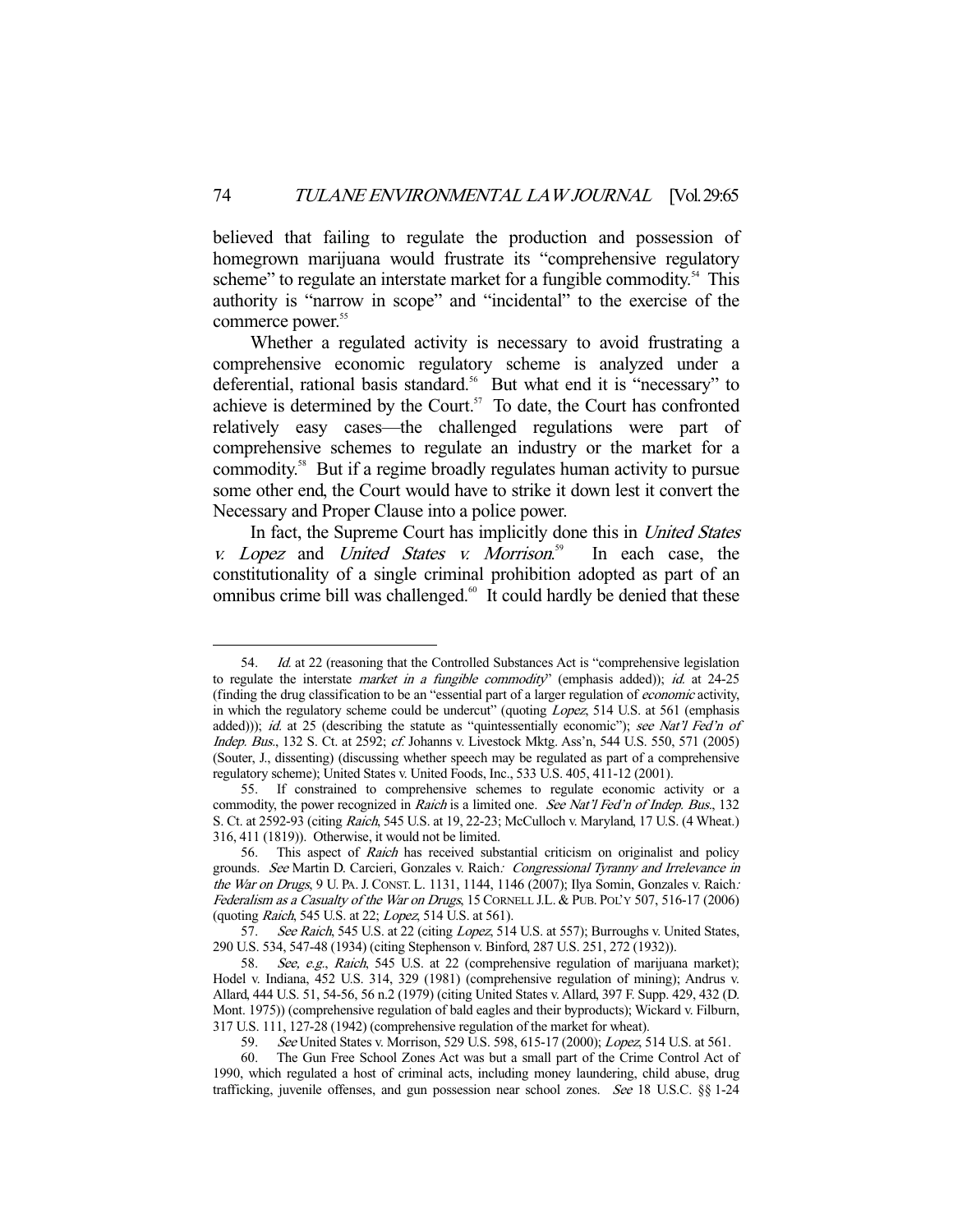bills would constitute comprehensive schemes to regulate crime.<sup>61</sup> And, because of their sweep, some economic activity was regulated by them.<sup>62</sup> Yet, the Court gave no consideration to whether these provisions could be upheld as necessary to comprehensive schemes to regulate crime.<sup>63</sup> Nor could it have without running afoul of its repeated admonitions that the enumerated powers cannot be interpreted to convey the police power.<sup>64</sup>

#### IV. THE ENDANGERED SPECIES ACT PROHIBITS HARM TO SPECIES WITH NO RELATIONSHIP TO COMMERCE

 In 1973, Congress adopted the Endangered Species Act "to provide a means whereby the ecosystems upon which . . . species depend may be conserved."65 Congress enacted the statute to prevent further loss of biodiversity out of environmental, ethical, and economic concerns.<sup>66</sup> Although it was concerned that species loss was a consequence of economic growth and that the economy would ultimately suffer by the loss of biodiversity, the act was not tailored to regulate the economy. Rather, it pursues its goal of preserving ecosystems and biodiversity directly.<sup>67</sup>

<sup>(1994).</sup> Similarly, the Violence Against Women Act was a small part of the Violent Crime Control and Law Enforcement Act of 1994. See 42 U.S.C. § 13701 (1994).

 <sup>61.</sup> See Raich, 545 U.S. at 23.

 <sup>62.</sup> See, e.g., United States v. Lopez, 2 F.3d 1342, 1345 (5th Cir. 1993) (discussing a prosecution for violating the Gun Free School Zones Act by bringing a gun to school to deliver to a classmate for money), aff'd, 514 U.S. 549.

 <sup>63.</sup> See Morrison, 529 U.S. at 613-18; Lopez, 514 U.S. at 561 (characterizing the test as whether the activity being regulated is an "essential part of a larger regulation of *economic* activity, in which the regulatory scheme could be undercut unless the intrastate activity were regulated" (emphasis added)).

 <sup>64.</sup> See, e.g., Lopez, 514 U.S. at 566 (citing U.S.CONST. art. I, § 8).

 <sup>65.</sup> Endangered Species Act, 16 U.S.C. § 1531(b) (2012); William N. Eskridge, Jr. & John Ferejohn, Super-Statutes, 50 DUKE L.J. 1215, 1242-43 (2001) (citing 16 U.S.C. §§ 1533(a)- (d), (f), 1534, 1538, 1540 (1994)).

 <sup>66.</sup> See H.R. REP. NO. 93-412, at 4-5 (1973); Endangered Species: Hearing Before the Subcomm. on Fisheries & Wildlife Conservation and the Environment of the H. Comm. on Merchant Marine & Fisheries, 93rd Cong. 279-80 (1973) (statement of Rep. Robert A. Roe); id. at 281 (statement of Rep. G. William Whitehurst); id. at 301 (statement of Tom Garrett, Wildlife Director, Friends of the Earth, Wash., D.C.); id. at 306-07 (statement of Stephen R. Seater, Director, Pub. Relations, Defenders of Wildlife); see also J.B. Ruhl, Past, Present, and Future Trends of the Endangered Species Act, 25 PUB. LAND & RESOURCES L. REV. 15 (2004); Cass R. Sunstein, On the Expressive Function of Law, 144 U. PA. L. REV. 2021, 2024 (1996).

 <sup>67.</sup> See Tenn. Valley Auth. v. Hill, 437 U.S. 153, 180 (1978) (quoting 16 U.S.C. § 1531(c) (1976)); Federico Cheever, The Road to Recovery: A New Way of Thinking About the Endangered Species Act, 23 ECOLOGY L.Q. 1, 3-4 (1996) (citing 16 U.S.C. § 1531-1542 (1994)); Brian E. Gray, The Endangered Species Act: Reform or Refutation?, 13 HASTINGS W.-N.W. J. ENVTL. L. & POL'Y 1, 1-2 (2007); Oliver A. Houck, On the Law of Biodiversity and Ecosystem Management, 81 MINN. L.REV. 869, 953, 971 (1997) (quoting 16 U.S.C. § 1531(b) (1994)).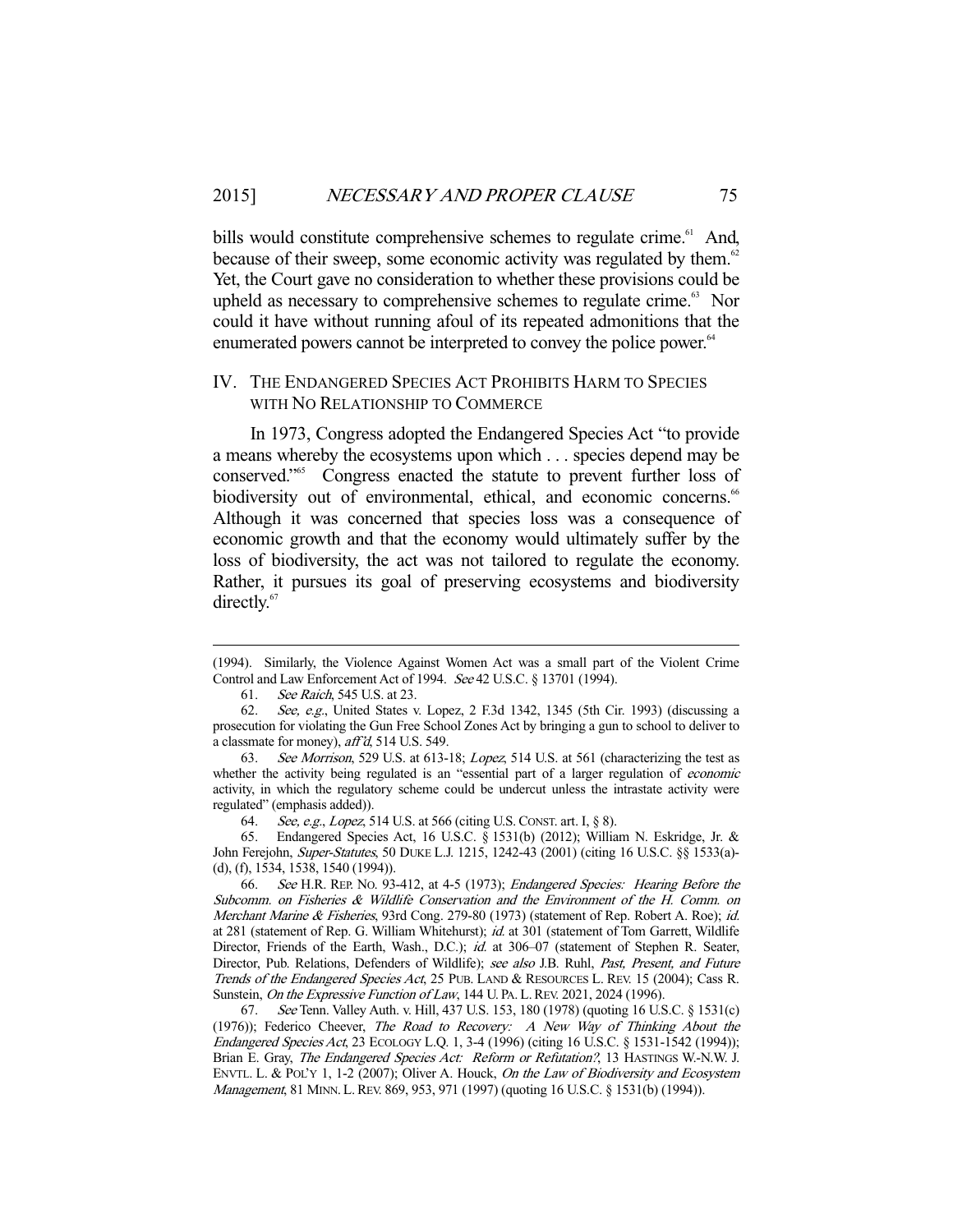It does this by establishing two lists: one of endangered $68$  and one of threatened<sup>69</sup> species.<sup>70</sup> Once listed, the act protects these species by requiring federal agencies to "seek to conserve" them,<sup>11</sup> providing for the designation of "critical habitat,"<sup>72</sup> and criminalizing "take."<sup>73</sup> This last protection is a "sweeping prohibition on the taking of endangered species."<sup>74</sup> For good reason, innocent activities such as protecting a cemetery and an airport runway from a rodent infestation, pumping water to irrigate farmland, protecting cattle from predators, and building a hospital have all been prohibited under this provision.<sup>75</sup> The take prohibition forbade all of these because it broadly prohibits all activities that harm *any* member of a listed species or its habitat.<sup>76</sup>

 The take prohibition has been widely criticized on policy and constitutional grounds.<sup>77</sup> Because of the prohibition's breadth, the

-

72. 16 U.S.C. § 1533(a)(3)(A)(i); Oliver A. Houck, The Endangered Species Act and Its Implementation by the U.S. Departments of Interior and Commerce, 64 U. COLO. L. REV. 277, 296-97 (1993) (citing 16 U.S.C. § 1536(a)(2) (1988); id. § 1533(a)(3) (1988)).

73. 16 U.S.C. § 1538(a)(1)(B) (2012); id. § 1532(19) (defining "take"); see Babbitt v. Sweet Home Chapter of Cmtys. for a Great Or., 515 U.S. 687, 703-04 (1995) (quoting S.REP. NO. 93-307, at 7 (1973)) (upholding broad interpretation of take); Federico Cheever, An Introduction to the Prohibition Against Takings in Section 9 of the Endangered Species Act of 1973: Learning to Live with a Powerful Species Preservation Law, 62 U. COLO. L. REV. 109 (1991). Although the statute only prohibits the take of endangered species, the prohibition has been extended to threatened species by regulation. See 50 C.F.R. § 17.31 (2014); see also 16 U.S.C. § 1533(d) (2012).

74. See Tenn. Valley Auth., 437 U.S. at 175 (citing 16 U.S.C.  $\frac{1534(c)}{1534(c)}$ ) (distinguishing the Endangered Species Act of 1973 from its 1966 predecessor by noting that "[t]he 1966 statute was not a sweeping prohibition on the taking of endangered species").

 75. See San Luis & Delta-Mendota Water Auth. v. Salazar, 638 F.3d 1163, 1169-70 (9th Cir. 2011) (quoting Laub v. U.S. Dep't of Interior, 342 F.3d 1080, 1086 (9th Cir. 2003)); Gibbs v. Babbitt, 214 F.3d 483, 489 (4th Cir. 2000); Nat'l Ass'n of Home Builders v. Babbitt, 130 F.3d 1041, 1044-45 (D.C. Cir. 1997); Jim Carlton, In Utah, a Town Digs Deep To Battle Prairie Dogs, WALL ST. J. (May 6, 2012, 10:12 PM) http://www.online.wsj.com/article/SB1000142405270230 4020104577384642186959960.html; see also Edward A. Fitzgerald, Seeing Red: Gibbs v. Babbitt, 13 VILL. ENVTL. L.J. 1, 3 (2002).

76. 16 U.S.C. § 1538(a)(1)(B).

77. See Jonathan H. Adler, The Leaky Ark: The Failure of Endangered Species Regulation on Private Land, in REBUILDING THE ARK: NEW PERSPECTIVES ON ENDANGERED

 <sup>68. 16</sup> U.S.C. § 1532(6) (2012) (defining "endangered species").

<sup>69.</sup> Id.  $§$  1532(20) (defining "threatened species").

<sup>70.</sup> Id. § 1533(a); see Holly Doremus, Listing Decisions Under the Endangered Species Act: Why Better Science Isn't Always Better Policy, 75 WASH. U. L.Q. 1029, 1034 (1997) (citing 16 U.S.C. § 1533(b)(1)(A) (1994)).

<sup>71. 16</sup> U.S.C. § 1531(c); see Tenn. Valley Auth., 437 U.S. at 174 (finding that agencies must conserve species at all cost because "Congress intended endangered species to be afforded the highest of priorities"). In Tennessee Valley Authority, the survival of a small fish, the snail darter, was threatened by the completion of a nearly finished dam that had cost \$100 million to build. See id. at 172-73. The Supreme Court construed the Endangered Species Act to forbid the government from finishing the dam in light of the threat to the snail darter. Id. at 174; William N. Eskridge, Jr., The New Textualism, 37 UCLA L. REV. 621, 628 (1990).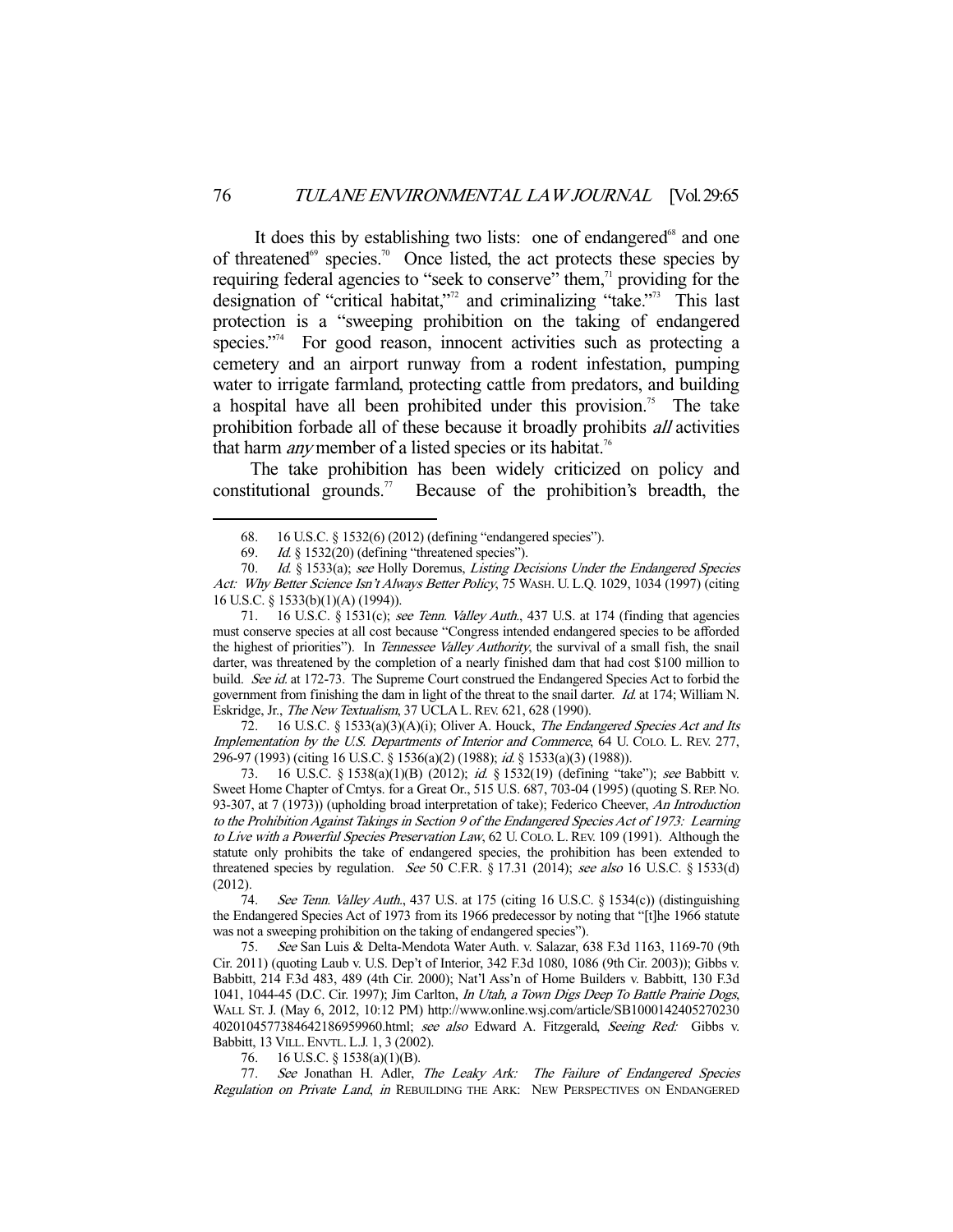-

regulation falls particularly harshly on individuals who own property inhabited by protected species.<sup>78</sup> Often, the presence of species means that the owner cannot do anything with her property, lest developing or using it results in some harm to a resident species.<sup>79</sup> This has led some to worry that landowners will destroy these species before their presence is discovered by regulators, a phenomenon known as "shoot, shovel, and shut up."<sup>80</sup> As a result, the prohibition may be counterproductive—both extremely burdensome *and* ultimately harmful to the species it purports to protect.<sup>81</sup>

The constitutionality of the prohibition has also been controversial. $82$ The federal government's authority to regulate the take of species found

79. See Gidari, supra note 78, at 439 (quoting Rob Taylor, Preserving Forests May Pay Off, SEATTLE POST-INTELLIGENCER, Oct. 13, 1990, at B1); Jonathan Wood, PLF Asks Court To Rule on the Constitutionality of Utah Prairie Dog Regulation, PAC. LEGAL FOUND. LIBERTY BLOG (Nov. 19, 2013), http://blog.pacificlegal.org/2013/plf-asks-court-to-rule-on-the-constitutionalityof-utah-prairie-dog-regulation/; Jonathan Wood, PLF Fights Crippling, and Unconstitutional, Regulations that Put a Rodent Above the Constitutional Rights of People, PAC. LEGAL FOUND. LIBERTY BLOG (Apr. 18, 2013), http://blog.pacificlegal.org/2013/plf-fights-crippling-andunconstitutional-regulations-that-put-a-rodent-above-the-constitutional-rights-of-people/ (stating that the protection of the Utah prairie dog prevented people from starting businesses and protecting a cemetery from a rodent infestation).

 80. RICHARD A. EPSTEIN, THE CLASSICAL LIBERAL CONSTITUTION: THE UNCERTAIN QUEST FOR LIMITED GOVERNMENT 356 (2014) (quoting Ronald Bailey, "Shoot, Shovel, and Shut Up": Celebrating 30 Years of Failing to Save Endangered Species, REASON MAG. (Dec. 31, 2003, 12:00 AM), http://reason.com/archives/2003/12/31/shoot-shovel-and-shut-up); see Dean Lueck & Jeffrey A. Michael, Preemptive Habitat Destruction Under the Endangered Species Act, 46 J.L. & ECON. 27, 28 (2003).

81. Brian Seasholes, Fulfilling the Promise of the Endangered Species Act: The Case for an Endangered Species Reserve Program 7 (Reason Found., Policy Study No. 433, 2014); see Cass R. Sunstein, Congress, Constitutional Moments, and the Cost-Benefit State, 48 STAN. L. REV. 247, 303 (1996).

 82. Supporters of the act have confidently asserted that the prohibitions' constitutionality is not subject to any serious doubt. See, e.g., Michael C. Blumm & George A. Kimbrell, Clear the Air: Gonzalez [sic] v. Raich, the "Comprehensive Scheme" Principle, and the Constitutionality of the Endangered Species Act, 35 ENVTL. L. 491, 494 (2005); Michael C. Blumm & George Kimbrell, Flies, Spiders, Toads, Wolves, and the Constitutionality of the Endangered Species Act's Take Provision, 34 ENVTL. L. 309, 314 (2004); Bradford C. Mank, Protecting Intrastate Threatened Species: Does the Endangered Species Act Encroach on Traditional State Authority and Exceed the Outer Limits of the Commerce Clause?, 36 GA. L.

SPECIES ACT REFORM 6-7 (Jonathan Adler ed., 2011); Holly Doremus, The Endangered Species Act: Static Law Meets Dynamic World, 32 WASH. U. J.L. & POL'Y 175, 175 (2010); Damien M. Schiff, The Endangered Species Act at 40: A Tale of Radicalization, Politicization, Bureaucratization, and Senescence, 37 ENVIRONS ENVTL. L. & POL'Y J. 105, 113-16 (2014).

<sup>78.</sup> See R. Neal Wilkins, Improving the ESA's Performance on Private Land, in REBUILDING THE ARK: NEW PERSPECTIVES ON ENDANGERED SPECIES ACT REFORM, supra note 77, at 56; Albert Gidari, The Endangered Species Act: Impact of Section 9 on Private Landowners, 24 ENVTL. L. 419, 438-41 (1994); Daryl J. Levinson, Making Government Pay: Markets, Politics, and the Allocation of Constitutional Costs, 67 U. CHI. L. REV. 345, 380-81 (2000); Barton H. Thompson, Jr., The Endangered Species Act: A Case Study in Takings & Incentives, 49 STAN. L. REV. 305, 306 (1997).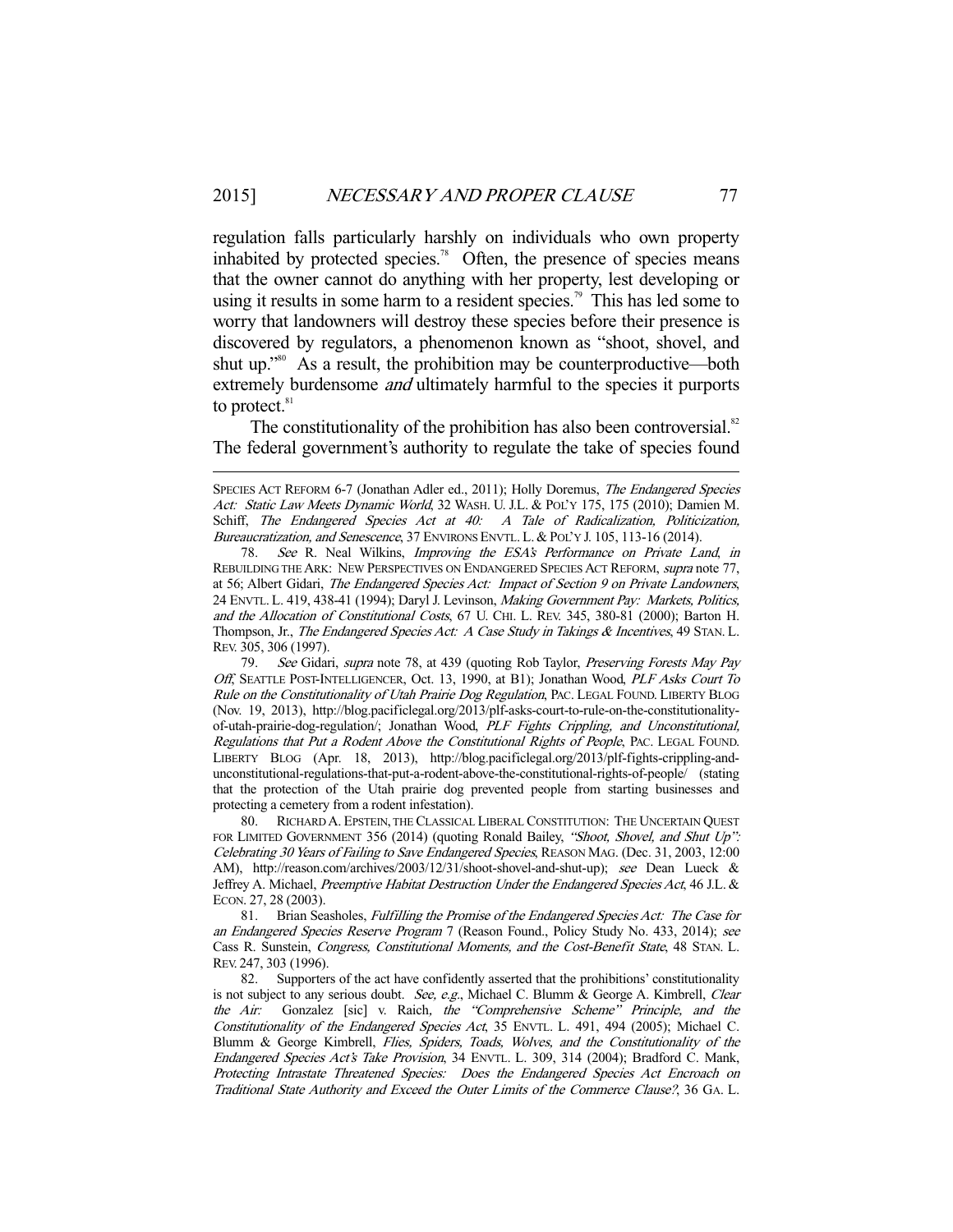in only one state with little to no appreciable connection to interstate commerce has been challenged seven times.<sup>83</sup> In all but one of those cases, the court determined that the federal government has the authority to regulate the species under either the Commerce Clause or the Necessary and Proper Clause.<sup>84</sup> But in doing so, the courts have adopted conflicting rationales.<sup>85</sup> Two found constitutional authority under the Commerce Clause because the particular plaintiff wished to engage in economic activity.<sup>86</sup> Two upheld it under the Commerce or Necessary

84. The one exception is the most recent case on this issue: *People for the Ethical* Treatment of Property Owners, 57 F. Supp. 3d at 1346.

 85. See Adler, supra note 82, at 406 (citing 16 U.S.C. § 1538(a) (2000)); John C. Eastman, A Fistful of Denial: The Supreme Court Takes a Pass on Commerce Clause Challenges to Environmental Laws, 2003-2004 CATO SUP. CT. REV. 469, 470; Bradford C. Mank, Can Congress Regulate Intrastate Endangered Species Under the Commerce Clause? The Split in the Circuits over Whether the Regulated Activity Is Private Commercial Development or the Taking of Protected Species, 69 BROOK. L.REV. 923, 991-92 (2004); see also Robert A. Schapiro, Toward a Theory of Interactive Federalism, 91 IOWA L.REV. 243, 259 (2005).

 86. Gibbs, 214 F.3d at 495; Rancho Viejo, 323 F.3d at 1072; see Mank, supra note 85, at 934. But see GDF Realty, 326 F.3d at 634 (rejecting this argument because it would "effectually obliterate" limits on the federal government's power) (quoting Nat'l Labor Relations Bd. v. Jones & Laughlin Steel Corp., 301 U.S. 1, 37 (1937)). In Rancho Viejo, Chief Judge Ginsburg wrote separately to explain that he would have limited the application of the take prohibition to economic activities. 323 F.3d at 1080 (Ginsburg, J., concurring). Although I cannot go into a detailed refutation of this argument here, these decisions cannot be squared with *United States v.* Lopez, which requires the court to look to the statute or regulation to define the nature of the activity being regulated, not the particular plaintiff. See 514 U.S. 549, 559-60 (1995); Rancho Viejo, LLC v. Norton, 334 F.3d 1158, 1160 (D.C. Cir. 2003) (Roberts, J., dissenting) (citing Rancho Viejo, 323 F.3d at 1071-73); Jason Everett Goldberg, Note, Substantial Activity and Non-Economic Commerce: Toward a New Theory of the Commerce Clause, 9 J.L. & POL'Y 563, 600, 602 (2001) (citing United States v. Morrison, 529 U.S. 598, 608-10 (2000)). In fact, the D.C. and Fourth Circuits' rationale would have required Lopez's conviction to be upheld since he was paid to possess a gun in a school zone while delivering it to a classmate. See United States v. Lopez, 2 F.3d 1342, 1345 (5th Cir. 1993), aff'd, 514 U.S. 549.

REV. 723, 793-95 (2002); Lori J. Warner, The Potential Impact of United States v. Lopez on Environmental Regulation, 7 DUKE ENVTL. L. & POL'Y F. 321, 321 (1996); Philip Weinberg, Endangered Statute? The Current Assault on the Endangered Species Act, 17 VILL. ENVTL. L.J. 389, 389 (2006); cf. Robert J. Pushaw, Jr. & Grant S. Nelson, The Likely Impact of National Federation on Commerce Clause Jurisprudence, 40 PEPP. L. REV. 975, 995 (2013). Critics have argued that it cannot be upheld without eroding the Commerce and Necessary and Proper Clauses' limits. See Jonathan H. Adler, Judicial Federalism and the Future of Federal Environmental Regulation, 90 IOWA L. REV. 377, 406 (2005) (citing 16 U.S.C. §§ 1531-1544 (2000)); John Copeland Nagle, The Commerce Clause Meets the Delhi Sands Flower-Loving Fly, 97 MICH. L.REV. 174, 178-80 (1998).

<sup>83.</sup> See San Luis & Delta-Mendota Water Auth. v. Salazar, 638 F.3d 1163 (9th Cir. 2011) (delta smelt); Ala.-Tombigbee Rivers Coal. v. Kempthorne, 477 F.3d 1250 (11th Cir. 2007) (Alabama sturgeon); GDF Realty Invs. v. Norton, 326 F.3d 622 (5th Cir. 2003) (cave bugs); Rancho Viejo, LLC v. Norton, 323 F.3d 1062 (D.C. Cir. 2003) (arroyo toad); Gibbs v. Babbitt, 214 F.3d 483 (4th Cir. 2000) (red wolf); Nat'l Ass'n of Home Builders v. Babbitt, 130 F.3d 1041 (D.C. Cir. 1997) (Delhi-sands flower loving fly); People for the Ethical Treatment of Prop. Owners v. U.S. Fish & Wildlife Serv., 57 F. Supp. 3d 1337 (D. Utah 2014) (Utah prairie dog).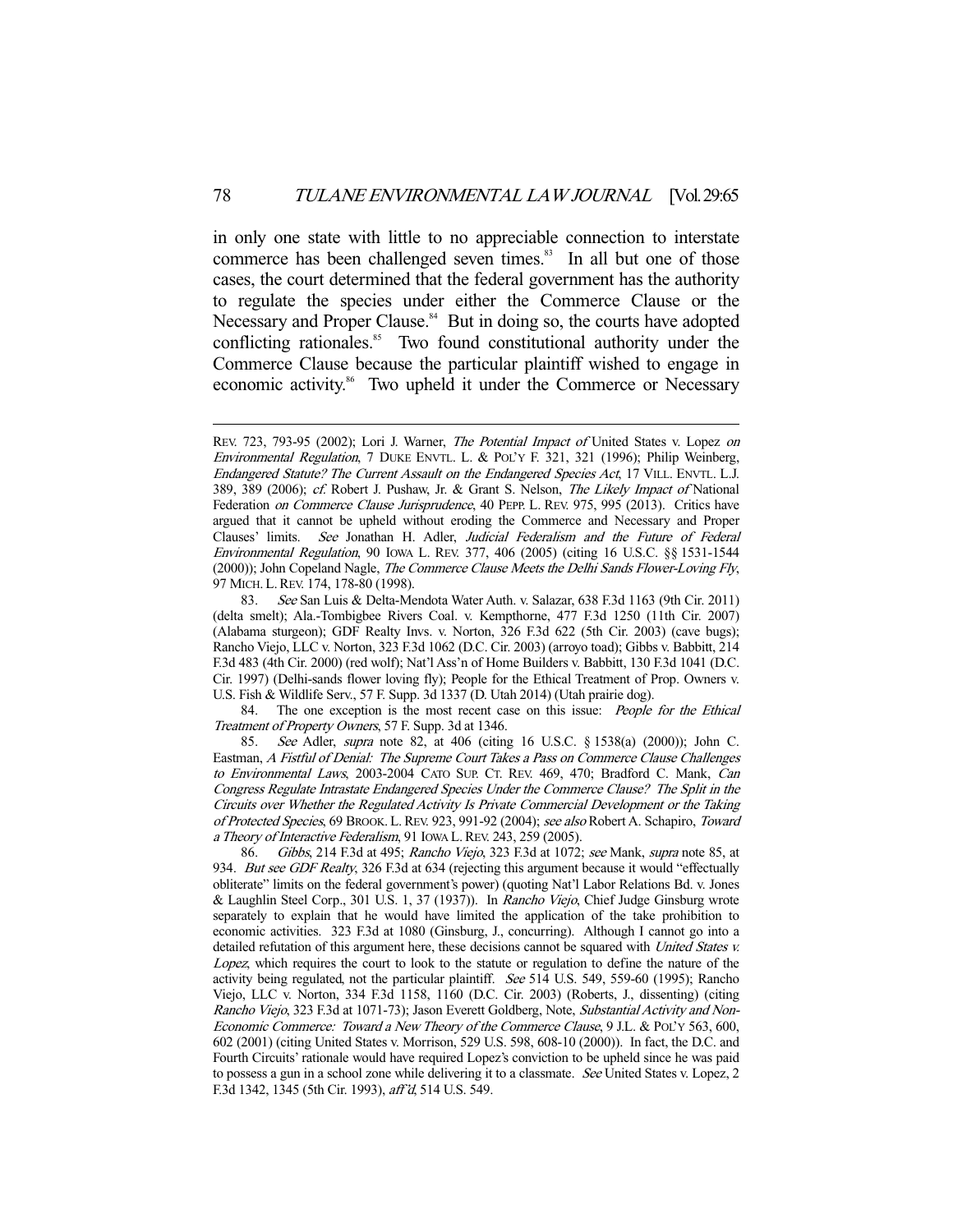and Proper Clause by aggregating all activities affecting all species threatened with extinction, finding that these activities threaten biodiversity, and that biodiversity has a substantial effect on interstate commerce. $87$  Four, including both of the cases since *Raich*, upheld it under the Necessary and Proper Clause.<sup>88</sup>

 In the lone case holding that the federal government exceeded its constitutional authority, the United States District Court for the District of Utah held that the regulation prohibiting the take of Utah prairie dogs could not be upheld under the Commerce Clause because, on its face, it is not a regulation of economic activity<sup>89</sup> that has a substantial effect on interstate commerce.<sup>90</sup> Nor can it be upheld under the Necessary and Proper Clause because the Utah prairie dog is not used in any economic activity or related to any commodity.<sup>91</sup>

 In the next Part, this Article will explain why the courts of appeals that have relied on Raich to sustain the take prohibition have misapplied that decision by failing to recognize that the Necessary and Proper Clause is limited to authorizing regulations necessary to the regulation of commerce. A regulation of all activity that might harm species, even

<sup>87.</sup> We will call this the "biodiversity" argument. See Ala.-Tombigbee Rivers Coal., 477 F.3d at 1273; Nat'l Ass'n of Home Builders, 130 F.3d at 1053-54. But see GDF Realty, 326 F.3d at 638 (finding that this type of aggregation "would render meaningless any 'economic nature' prerequisite"). This "butterfly effect" approach to aggregation would eviscerate the Constitution's limits. See United States v. Wang, 222 F.3d 234, 239 (6th Cir. 2000) (describing the "butterfly effect"). All living things—including humans—are part of the ecosystem, yet clearly the federal government cannot regulate any activity affecting any human being as this would be the police power. See Adler, supra note 82, at 414; Nagle, supra note 82, at 198-99; see also infra notes 131-133 and accompanying text.

<sup>88.</sup> See San Luis & Delta-Mendota Water Auth., 638 F.3d at 1177 (quoting Gonzales v. Raich, 545 U.S. 1, 17 (2005)); Ala.-Tombigbee Rivers Coal., 477 F.3d at 1274 (quoting Raich, 545 U.S. at 24); GDF Realty Invs., 326 F.3d at 640 (5th Cir. 2003) (holding that the Endangered Species Act is a comprehensive regulatory scheme to protect the "interdependent web" of all species); Gibbs v. Babbitt, 214 F.3d 483,497 (4th Cir. 2000); see also San Luis & Delta-Mendota Water Auth., 638 F.3d 1163); Dan A. Akenhead, Note, Federal Regulation of Noncommercial Intrastate Species Under the ESA After Alabama-Tombigbee Rivers Coalition v. Kempthorne and Stewart & Jasper Orchards et al. v. Salazar, 53 NAT. RESOURCES J. 325, 326 (2013) (citing Ala.-Tombigee Rivers Coal., 477 F.3d 1250; John Gregory Koch, Comment, Congress, Cave Bugs, Courts and the Commerce Clause: Did the Fifth Circuit Figure Out How to Regulate Intrastate Activity Under the Endangered Species Act?, 16 VILL. ENVTL. L.J. 309, 312 (2005); Weinberg, supra note 82, at 389.

 <sup>89.</sup> People for the Ethical Treatment of Prop. Owners v. U.S. Fish & Wildlife Serv., 57 F. Supp. 3d 1337, 1344 (D. Utah 2014) (quoting Plaintiff's Notice of Motion and Motion for Summary Judgment at 24, People for the Ethical Treatment of Prop. Owners, 57 F. Supp. 3d 1337 (No. 2:13-cv-00278)).

<sup>90.</sup> Id. at 1344-46 (citing Federal Defendant's Opposition to Plaintiff's Motion for Summary Judgment and Cross-Motion for Summary Judgment at 12, People for the Ethical Treatment of Prop. Owners, 57 F. Supp. 3d 1337 (No. 2:13-cv-00278)).

 <sup>91.</sup> Id. at 1345-46.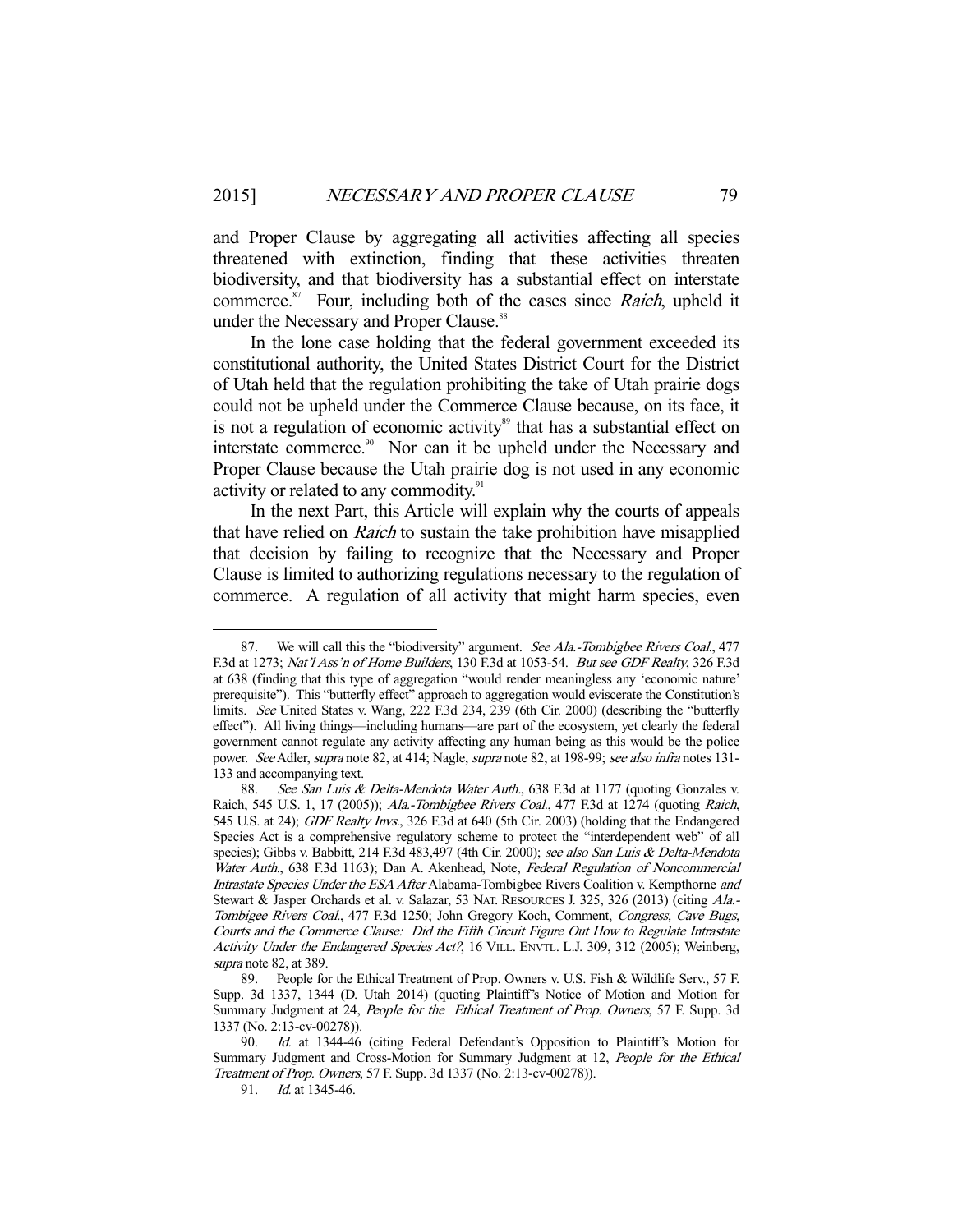those that are not a commodity or used in economic activity, is not within this power.

## V. MUCH OF THE ACTIVITY REGULATED BY THE TAKE PROHIBITION IS NOT NECESSARY TO AVOID FRUSTRATING THE FEDERAL GOVERNMENT'S ABILITY TO REGULATE COMMERCE

 The Endangered Species Act's take prohibition regulates any activity, including noneconomic activity, in order to effectuate its purpose of conserving species and ecosystems.<sup>92</sup> Because the prohibition is not limited to economic activities, the reach of the prohibition can only be upheld, if at all, under the Necessary and Proper Clause.<sup>93</sup> But because the listing process is not limited to those species with some tie to interstate commerce, many of the activities regulated by the prohibition are wholly unnecessary to the federal government's ability to regulate economic activity or the market for any commodity.<sup>94</sup> This distinguishes the Endangered Species Act's broad take prohibition from the prohibition upheld in *Andrus v. Allard* and cited favorably in *Raich*.<sup>95</sup>

 A few examples will illustrate this distinction. Consider the regulation that prohibits the take of the Utah prairie dog. $\%$  This rodent has only the most tenuous connections to interstate commerce. Neither it nor any byproduct of it is bought or sold.<sup>97</sup> It is not used as part of any commercial process.<sup>98</sup> Yet the regulation would forbid noneconomic

<sup>92.</sup> See supra notes 73-76 and accompanying text.

<sup>93.</sup> Most of the cases finding federal authority, including both since Raich was decided, have relied on the Necessary and Proper Clause. See Gibbs, 214 F.3d at 497; San Luis & Delta-Mendota Water Auth., 638 F.3d at 1177; Ala.-Tombigbee Rivers Coal., 477 F.3d at 1274; GDF Realty Invs., 326 F.3d at 638-39; cf. Printz v. United States, 521 U.S. 898, 923 (1997) (stating that the Necessary and Proper Clause is the "last, best hope of those who defend ultra vires congressional action").

 <sup>94.</sup> See 16 U.S.C. § 1533(a) (2012).

<sup>95.</sup> See 444 U.S. 51, 63 (1979) (upholding a prohibition against bald eagle takes as part of a comprehensive regulation of the market for eagle feathers and products made with them). The take prohibition is similarly distinguishable from the government's regulation of the mining industry to protect the environment. Hodel v. Indiana, 452 U.S. 314, 329 (1981) (citing Hodel v. Va. Surface Mining & Reclamation Ass'n, 452 U.S. 264, 281-82 (1981)).

 <sup>96.</sup> People for the Ethical Treatment of Prop. Owners, 57 F. Supp. 3d at 1340 (citing Endangered and Threatened Wildlife and Plants; Revising the Special Rule for the Utah Prairie Dog, 77 Fed. Reg. 46,158 (proposed Aug. 2, 2012) (to be codified at 50 C.F.R. pt. 17)).

<sup>97.</sup> See id. at 1344-47; Endangered and Threatened Wildlife and Plants; Revising the Special Rule for the Utah Prairie Dog, 77 Fed. Reg. 46,158; Endangered and Threatened Wildlife and Plants; Final Rule To Reclassify the Utah Prairie Dog as Threatened, with Special Rule To Allow Regulated Taking, 49 Fed. Reg. 22,330 (proposed May 29, 1984) (to be codified at 50 C.F.R. pt. 17).

<sup>98.</sup> See People for the Ethical Treatment of Prop. Owners, 57 F. Supp. 3d at 1344-47; Endangered and Threatened Wildlife and Plants; Revising the Special Rule for the Utah Prairie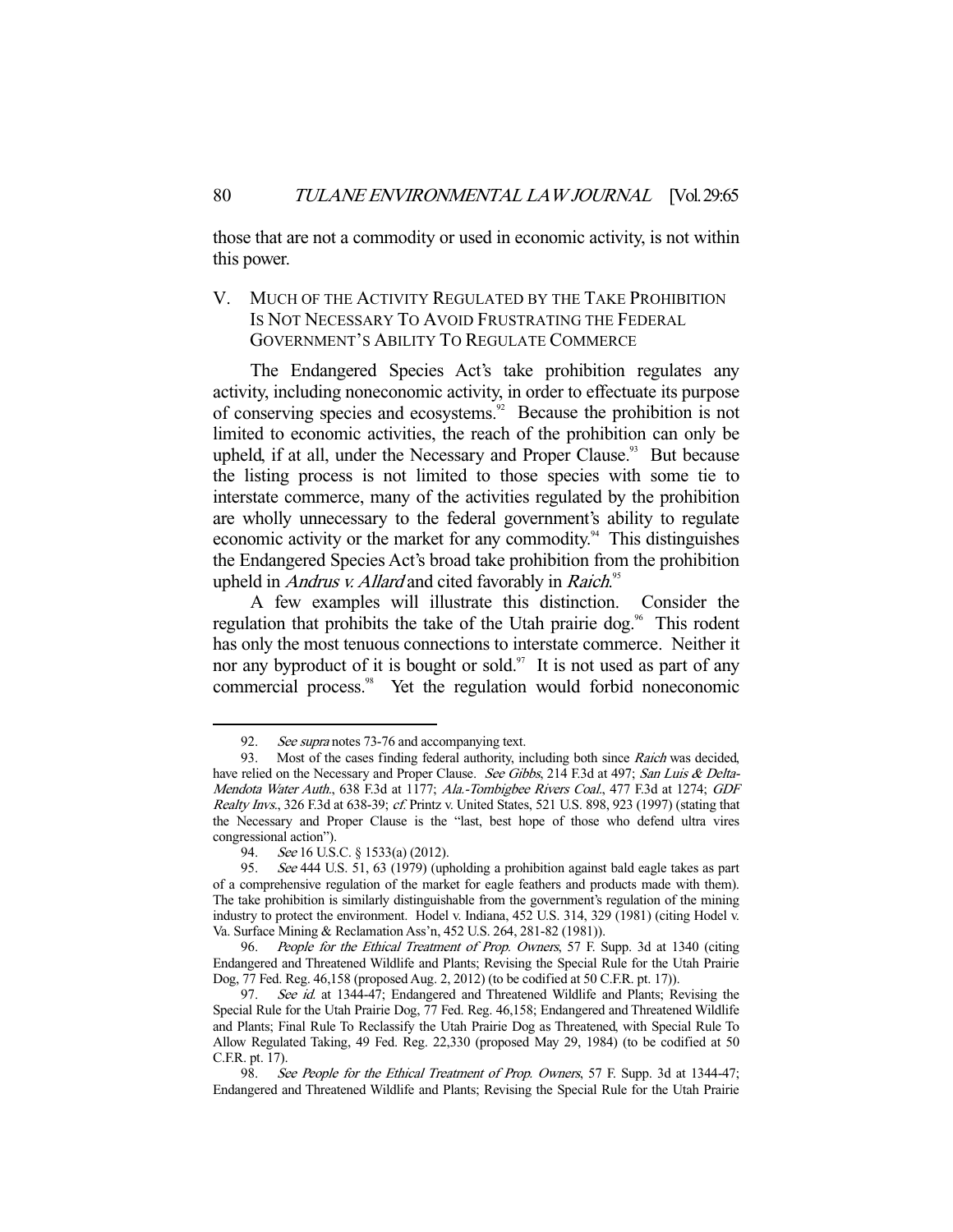activities affecting any of the animals, including a child throwing a rock at one of them.<sup>99</sup> If the federal government had no authority to regulate this child's activity, would its ability to regulate some industry, like agriculture or construction, be frustrated?<sup>100</sup> Would it be unable to protect other species for which there is an existing market?<sup>101</sup> Obviously, the answer to these questions is no.

 Take the example of the Delhi Sands Flower-Loving Fly. This species is also not bought and sold, nor is it used for any commercial purpose.<sup>102</sup> Yet the federal government forbids any activity that might harm it, whether that is the construction of a hospital<sup>103</sup> or an annoyed person swatting one.104 The federal government's ability to regulate the construction industry or waste disposal, both of which affect the Fly, is not undermined by denying it the power to regulate any individual who swatted one out of annoyance.<sup>105</sup> Nor would the federal government's ability to regulate the market for a commodity be frustrated if this act was beyond its reach. So why have so many courts upheld the federal government's authority in this arena? The simple answer is that they have not correctly identified *Raich's* limit.

 For example, the United States Court of Appeals for the Ninth Circuit upheld federal regulation of the take of the delta smelt, identifying no limits on the federal government's authority under Raich.<sup>106</sup> It rejected the argument that a *Raich* scheme has to be a comprehensive scheme to regulate economic activity or the market for a commodity.<sup>107</sup> As a consequence, the court never considered for what purpose the regulation was necessary.<sup>108</sup> According to the Ninth Circuit, as long as the broad regulatory scheme has some effect on interstate commerce and it is difficult to imagine a broad scheme that would not—the

Dog, 77 Fed. Reg. 46,158; Endangered and Threatened Wildlife and Plants; Final Rule To Reclassify the Utah Prairie Dog, 49 Fed. Reg. at 22,330.

 <sup>99.</sup> See Endangered and Threatened Wildlife and Plants; Revising the Special Rule for the Utah Prairie Dog, 77 Fed. Reg. 46,158-59.

<sup>100.</sup> Both of these industries impact the Utah prairie dog. See People for the Ethical Treatment of Prop. Owners, 57 F. Supp. 3d at 1344.

<sup>101.</sup> See id. at 1345-46 (citing Gonzales v. Raich, 545, U.S. 1, 17-22 (2005)).

<sup>102.</sup> See Nagle, *supra* note 82, at 181-83.

 <sup>103.</sup> See Nat'l Ass'n of Home Builders v. Babbitt, 130 F.3d 1041, 1043 (D.C. Cir. 1997).

 <sup>104.</sup> See Rancho Viejo, LLC v. Norton, 323 F.3d 1062, 1080 (D.C. Cir. 2003) (Ginsburg, J., concurring) (noting that the text of the take prohibition would apply to the lone hiker in the woods who harms a listed species and arguing that this would be unconstitutional).

 <sup>105.</sup> See Nat'l Ass'n of Home Builders, 130 F.3d at 1063 (Sentelle, J. dissenting).

 <sup>106.</sup> See San Luis & Delta-Mendota Water Auth. v. Salazar, 638 F.3d 1163, 1175, 1177 (9th Cir. 2011) (quoting Raich, 545 U.S. at 17).

 <sup>107.</sup> Id. at 1177.

 <sup>108.</sup> See id.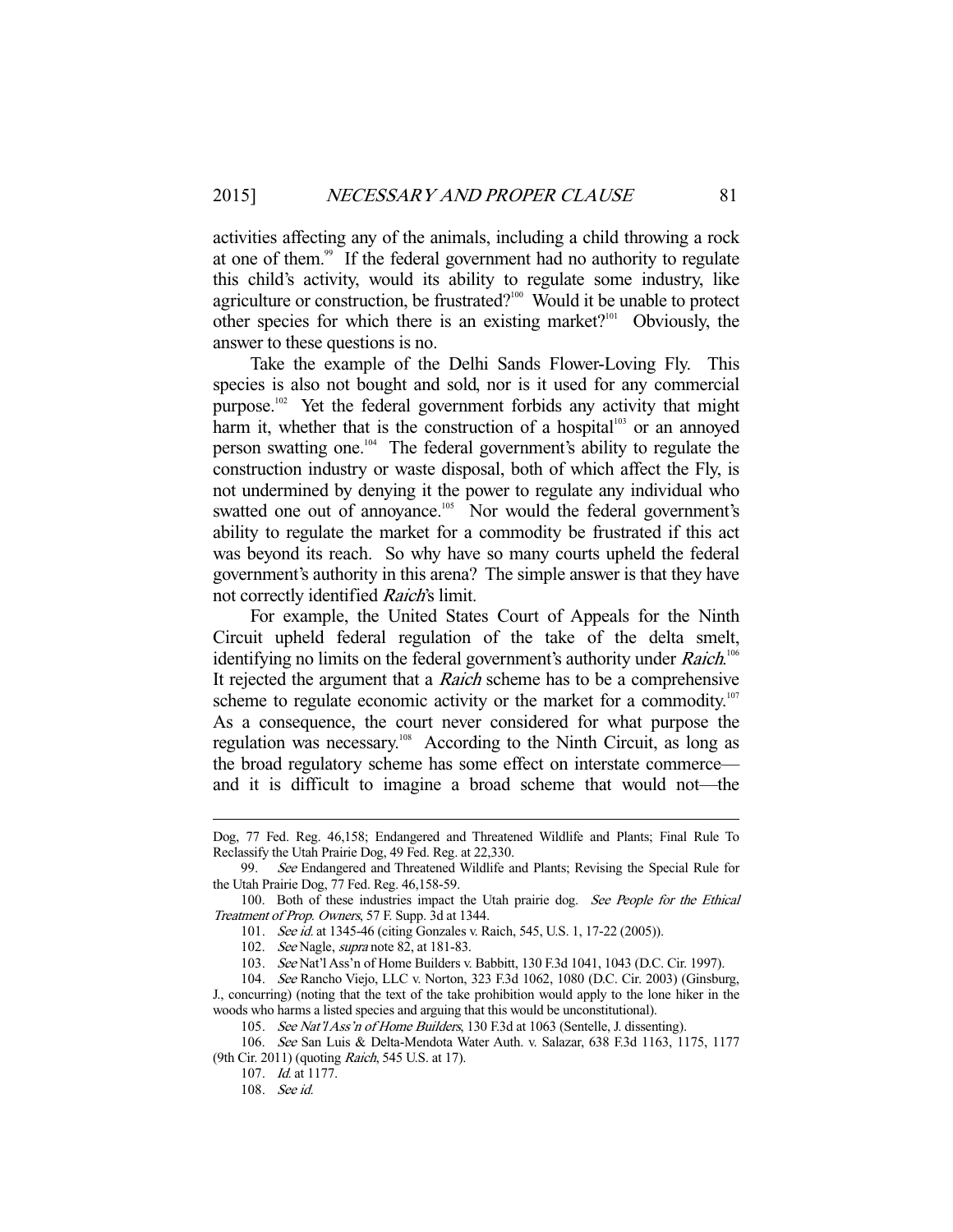government may regulate any activity, for any purpose, as part of that scheme.<sup>109</sup>

 The United States Court of Appeals for the Eleventh Circuit used similarly flawed reasoning.<sup>110</sup> Because the Endangered Species Act prohibits all interstate and foreign commerce in endangered species, the court concluded that it is a comprehensive regulatory scheme with a substantial relation to commerce.<sup> $11$ </sup> It also noted that biodiversity has incalculable impacts on interstate commerce, and at least some of the species regulated by the act are objects of commerce.<sup>112</sup> The court determined that the full scope of the act was necessary because Congress could have rationally concluded that any species could be the subject of commerce at some point in the future.<sup>113</sup> According to the Eleventh Circuit, mere speculation of future commerce is sufficient to justify comprehensive regulation.

 Although the United States Court of Appeals for the Fifth Circuit acknowledged that a comprehensive regulatory scheme must be an economic scheme, it failed to properly apply *Raich's* limits.<sup>114</sup> It found it "obvious" that a majority of takes would result from economic activity.<sup>115</sup> As a consequence of this and the potential for future commerce related to species, the Fifth Circuit determined that the Endangered Species Act is a comprehensive economic scheme.<sup>116</sup> According to the court, regulation of noneconomic activities affecting species with no tie to commerce like cave bugs—is essential to that scheme because, without this power, the federal government's regulation of the "interdependent web" of all species would be frustrated.<sup>117</sup> And Congress could not be limited to protecting only certain species because it could not predict which would have a substantial effect on interstate commerce at some point in the future.<sup>118</sup>

 Likewise, the United States Court of Appeals for the Fourth Circuit upheld the federal government's authority in this arena because the Endangered Species Act is "a comprehensive and far-reaching piece of legislation that aims to conserve the health of our national

<sup>109.</sup> See id. at 1175, 1177 (quoting Raich, 545 U.S. at 17).

 <sup>110.</sup> See Ala.-Tombigbee Rivers Coal. v. Kempthorne, 477 F.3d 1250, 1271-77 (11th Cir. 2007).

 <sup>111.</sup> Id. at 1273 (citing 16 U.S.C. § 1538(a)(1)(F) (2006)).

<sup>112.</sup> *Id.* at 1273 (quoting H.R. REP. No. 93-412, at 4 (1973)).

 <sup>113.</sup> See id. at 1275.

 <sup>114.</sup> See GDF Realty Invs. V. Norton, 326 F.3d 622, 639-41 (5th Cir. 2003).

<sup>115.</sup> *Id.* at 639.

<sup>116.</sup> *See id.* at 640-41.

<sup>117.</sup> See id. at 640 (quoting H.R. REP. No. 93-412, at 6, 10 (1973)).

<sup>118.</sup> See id. at 639 (quoting S. REP. No. 91-526, at 3 (1969)).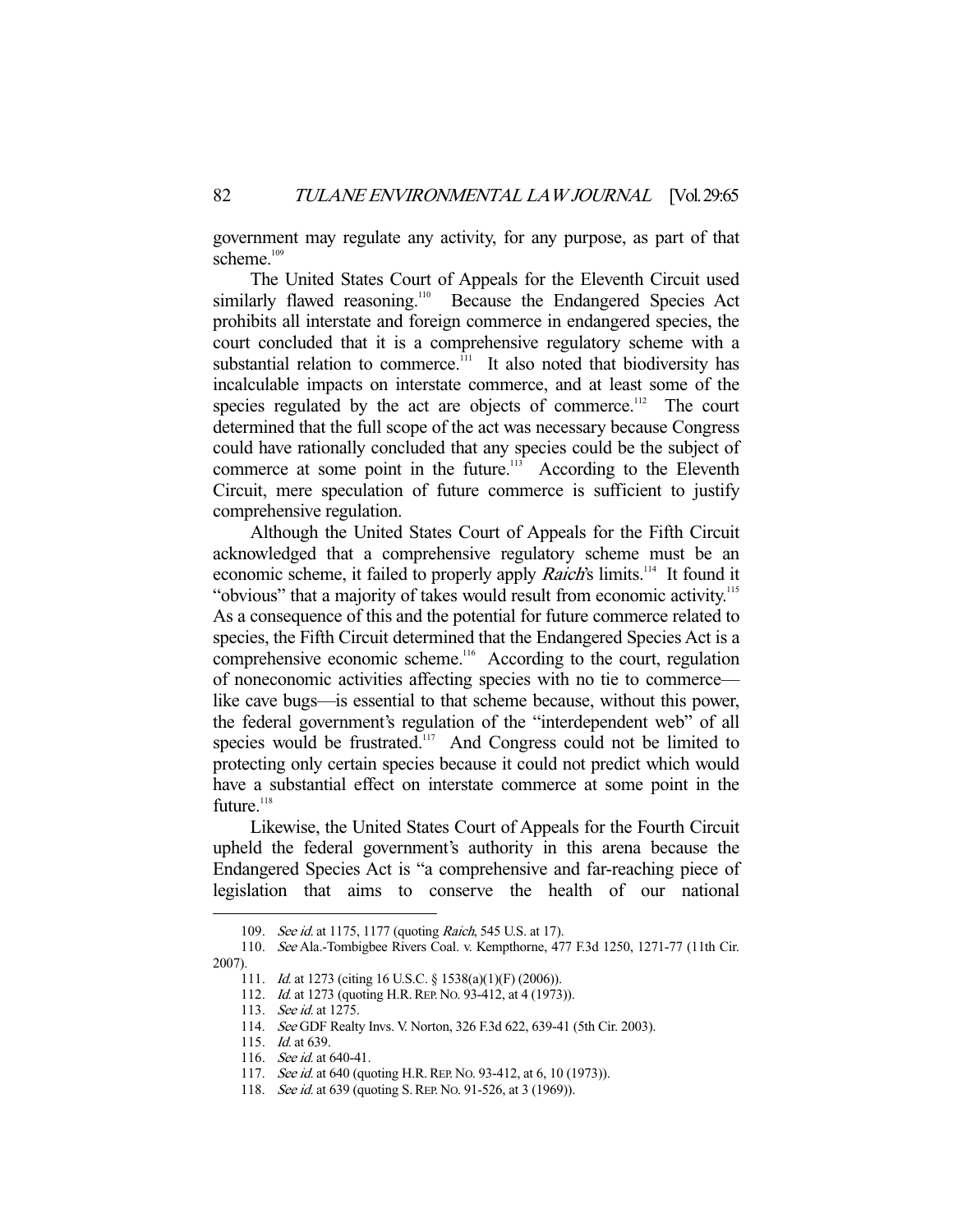environment."<sup>119</sup> To effectuate that environmental purpose, it was reasonably necessary, according to the court, for the federal government to regulate any activity that affects any species.<sup>120</sup>

 The rationales used to sustain the federal government's authority to regulate all activities affecting any species have to be rejected as inconsistent with the concept of limited federal power and the extensive line of precedent discussed above.<sup>121</sup> Take the courts' reliance on deference to the legislature.<sup>122</sup> Contrary to these decisions, the judiciary must determine what end the regulation of noneconomic activity is necessary to achieve.<sup>123</sup> Only the degree of necessity is subject to deferential review.<sup>124</sup>

 Courts must determine whether the regulation is necessary to a legitimate end under the Necessary and Proper Clause, i.e., the execution of an enumerated power before assessing the degree of necessity.<sup>125</sup> Other public policy goals, be they reducing crime or protecting the environment, have no place in the analysis. $126$  When courts have upheld this regulation because it would be improper for the courts to secondguess Congress's judgment whether these legislative goals are good public policy, they were asking the wrong question. They were applying the Due Process Clause's test, not the standard under Raich.<sup>127</sup>

 Next, consider the argument that the federal government could reasonably think it necessary to regulate all activities affecting any species because it cannot predict which species could substantially

-

 124. See Gonzales v. Raich, 545 U.S. 1, 22 (2005) (citing Lopez, 514 U.S. at 557); supra notes 55-57 and accompanying text.

125. See supra notes 22-27 and accompanying text (discussing the Necessary and Proper Clause generally); supra notes 51-64 (discussing Raich).

 <sup>119.</sup> Gibbs v. Babbitt, 214 F.3d 483, 497 (4th Cir. 2000).

 <sup>120.</sup> See id. at 498.

<sup>121.</sup> *See supra* Part I-II.

<sup>122.</sup> See Gibbs, 214 F.3d at 501-02; Ala.-Tombigbee Rivers Coal. v. Kempthorne, 477 F.3d 1250, 1276-77 (11th Cir. 2007).

 <sup>123.</sup> See Burroughs v. United States, 290 U.S. 534, 547-48 (1934) (citing Stephenson v. Binford, 287 U.S. 251, 272 (1932)); McCulloch v. Maryland, 17 U.S. (4 Wheat.) 316, 423 (1819) (noting that if the limits of the Necessary and Proper Clause are not closely guarded by the courts, it will become a "pretext . . . for the accomplishment of objects not entrusted to the government"); see also United States v. Lopez, 514 U.S. 549, 566 (1995) (noting that limits on enumerated powers must be judicially enforceable).

<sup>126.</sup> See, e.g., Kinsella v. United States ex rel. Singleton, 361 U.S. 234, 248 (1960) (explaining that the Necessary and Proper Clause does not give the federal government authority to subject civilian dependents to military tribunals even though it could subject servicemen to them for the same offenses); see also supra notes 33-42 and accompanying text.

<sup>127.</sup> See supra notes 22-27 and accompanying text.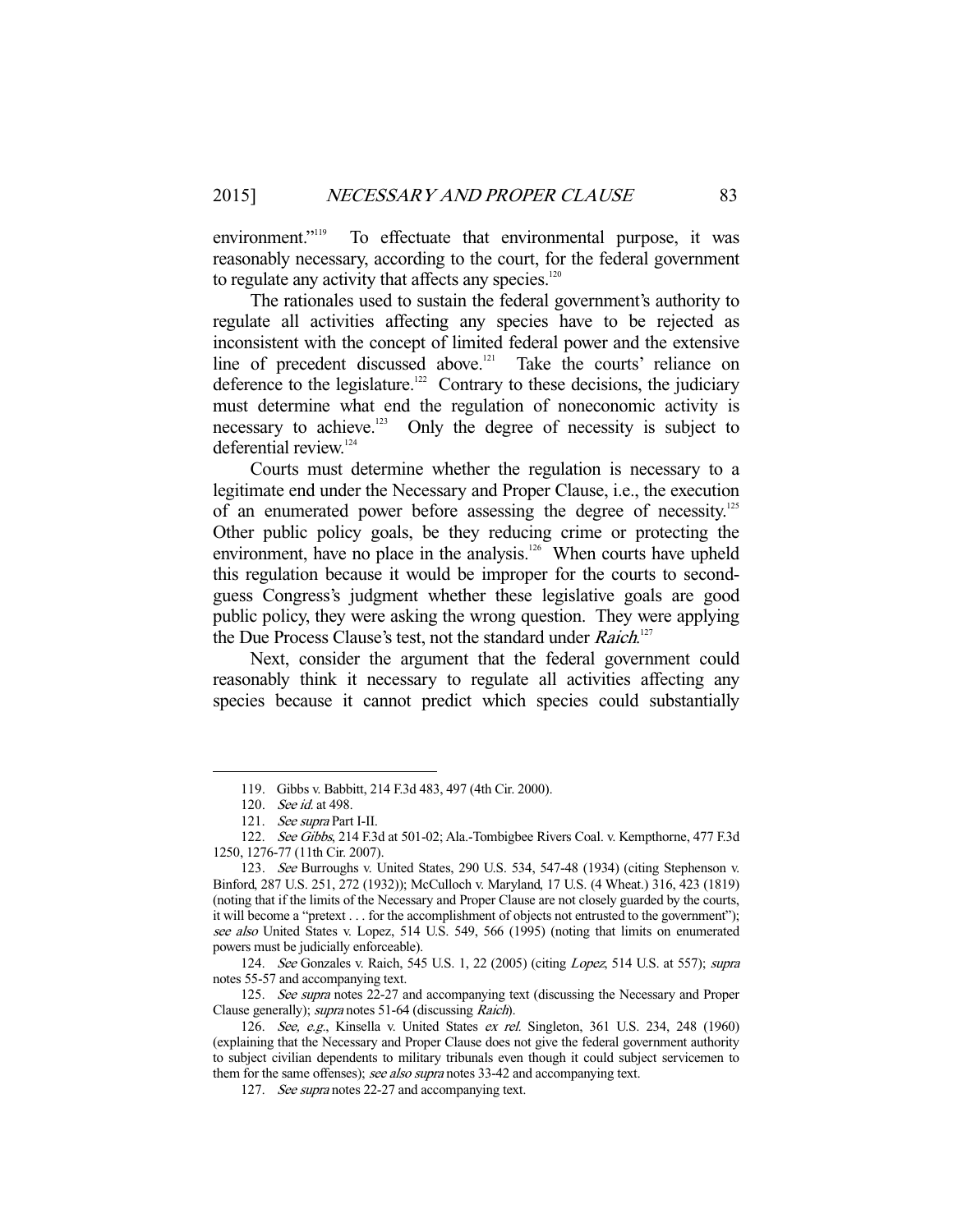impact interstate commerce at some point in the future.<sup>128</sup> This argument, if accepted, would allow the government to regulate anything.<sup>129</sup> Just as Congress cannot predict which species could hold the cure for cancer, it cannot predict which person might discover the cure. Yet, the federal government cannot generally prohibit violent crimes on the theory that the victim *could* have found that cure.<sup>130</sup> Just as hypothetical future commerce could not justify the individual insurance mandate in National Federation of Independent Business v. Sebelius, it cannot justify the take prohibition.<sup>131</sup>

 Similarly, the biodiversity argument must be rejected because it would justify a federal police power. All species contribute to biodiversity and affect the environment, including humans.<sup>132</sup> Just as it can regulate crime and morality when regulating economic activity under the Commerce Clause, the federal government can pursue environmental protection while exercising this power. $133$  But it cannot go beyond the Commerce Clause to comprehensively regulate any activity affecting anything that could affect the environment. If it could, it could regulate any activity that affects any person because, obviously, people affect the environment. But this would be a federal police power.<sup>134</sup>

 <sup>128.</sup> See Ala.-Tombigbee Rivers Coal. v. Kempthorne, 477 F.3d 1250, 1275 (11th Cir. 2007); GDF Realty Invs. v. Norton, 326 F.3d 622, 639 (5th Cir. 2003) (quoting S. REP. NO. 91- 526, at 3 (1969)).

 <sup>129.</sup> See Nat'l Fed'n of Indep. Bus. v. Sebelius, 132 S. Ct. 2566, 2590 (2012) (rejecting potential future commerce as a basis for federal authority to regulate); United States v. Comstock, 130 S. Ct. 1949, 1964 (2010) (finding that every exercise of the Necessary and Proper Clause must be "legitimately predicted on an enumerated power").

 <sup>130.</sup> See United States v. Morrison, 529 U.S. 598, 612-13 (2000) (quoting United States v. Lopez, 514 U.S. 549, 564 (1995)); Lopez, 514 U.S. at 560-61. This analogy is particularly apt since the Endangered Species Act essentially prohibits violent acts directed at a listed species. See 16 U.S.C. § 1538(a)(2)(B) (2012).

 <sup>131.</sup> See 132 S. Ct. at 2590.

<sup>132.</sup> See GDF Realty, 326 F.3d at 640 (quoting H.R. REP. No. 93-412, at 6 (discussing the "interdependent web" of all species)); cf. Cass R. Sunstein, Incommensurability and Valuation in Law, 92 MICH. L. REV. 779 (1994) (discussing the complexity of measuring the value of untraded resources).

 <sup>133.</sup> See, e.g., Clean Air Act, 42 U.S.C. § 7412 (2012) (providing emissions limitations for major sources of air pollutants, i.e., industrial smokestacks); see also supra notes 45-50 and accompanying text.

<sup>134.</sup> See supra notes 56-64 and accompanying text. Nor can this result be avoided by relying on the fact that the Endangered Species Act only applies to listed species. The question is whether the theory of the Necessary and Proper Clause required to uphold a regulation is limited, not whether the challenged regulation has some limit. See Gonzales v. Raich, 545 U.S. 1, 73 (2005) (Thomas, J., dissenting) (citing Lopez, 514 U.S. at 600-01 (Thomas, J., concurring)). Otherwise, any federal assertion of power would be kosher so long as the government stopped short of full-fledged authoritarianism. Clearly, this is not required for a federal enactment to be ultra vires. See Morrison, 529 U.S. at 613-17; Lopez, 514 U.S. at 560.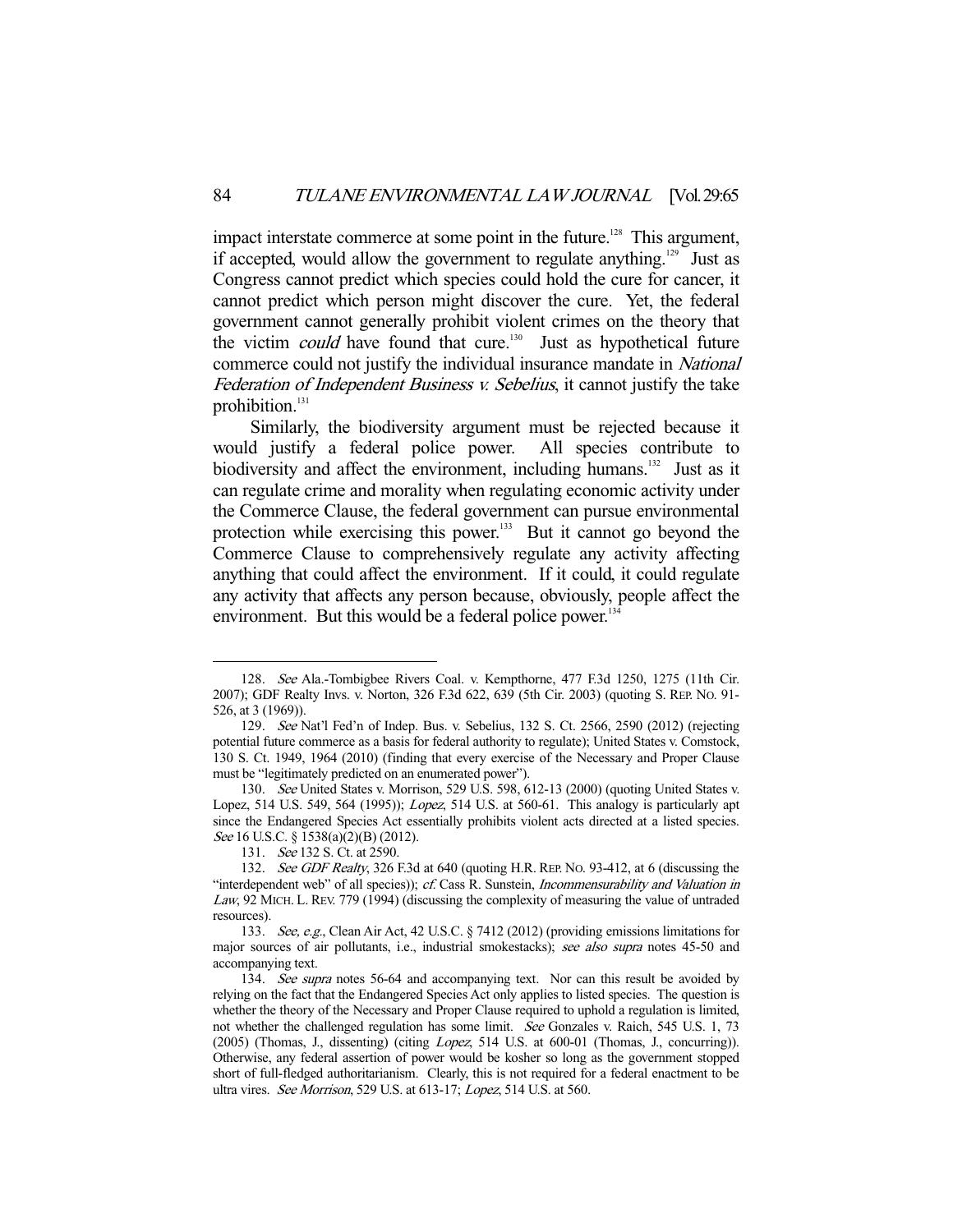Finally, consider the argument that because the majority of takes will result from economic activity, those that result from noneconomic activity cannot be excised.<sup>135</sup> This argument confuses the standard that applies under the Commerce Clause with that of the Necessary and Proper Clause.<sup>136</sup> Intrastate economic activities cannot be excised from a class of similar economic activities under the Commerce Clause.<sup>137</sup> If they could, the Commerce Clause power would die a death of a thousand cuts, because every class of economic activities could be divided into small enough subclasses to eliminate any substantial effect on interstate commerce.<sup>138</sup>

 But the same analysis does not apply under the Necessary and Proper Clause. Under this clause, the regulated activity must be necessary to avoid frustrating a comprehensive scheme to regulate economic activity or the market for a commodity.<sup>139</sup> The mere fact that some of the activity regulated by a comprehensive scheme is economic activity that the federal government may regulate under the Commerce Clause says nothing about whether other noneconomic activities regulated by the scheme are necessary to its ability to function as a regulation of commerce.140 As explained, this standard is not satisfied for noneconomic activities affecting species with no appreciable connection to interstate commerce.<sup>141</sup>

#### VI. CONCLUSION

-

 That the federal government's powers are subject to judicially enforceable limits is no mere shibboleth.<sup>142</sup> The Supreme Court has consistently reaffirmed this principle, and Raich need not be construed to abandon it *sub silentio. Raich* can be reconciled with the principle of limited federal power by recognizing that it only allows for the regulation of noneconomic activity if necessary to avoid frustrating a comprehensive federal scheme's ability to regulate economic activity or the market for a commodity.

<sup>135.</sup> See, e.g., GDF Realty Invs., 326 F.3d at 639.

<sup>136.</sup> See Raich, 545 U.S. at 22 (quoting Lopez, 514 U.S. at 557).

 <sup>137.</sup> See Wickard v. Filburn, 317 U.S. 111, 127-28 (1942) (citing Nat'l Labor Relations Bd. v. Fainblatt, 306 U.S. 601, 606 (1939)).

<sup>138.</sup> See id. (citing Fainblatt, 306 U.S. at 606).

<sup>139.</sup> See Raich, 545 U.S. at 22 (citing U.S. CONST. art. I, § 8, cls. 3, 18).

<sup>140.</sup> See id. at 73 (Scalia, J. concurring) (quoting Lopez, 514 U.S. at 600 (Thomas, J., concurring)); Kinsella v. United States ex rel. Singleton, 361 U.S. 234 (1960) (indicating that government's interest in protecting society from the violent crimes committed by their dependents).

<sup>141.</sup> See supra notes 92-105 and accompanying text.

 <sup>142.</sup> See Marbury v. Madison, 5 U.S. (1 Cranch) 137 (1803).